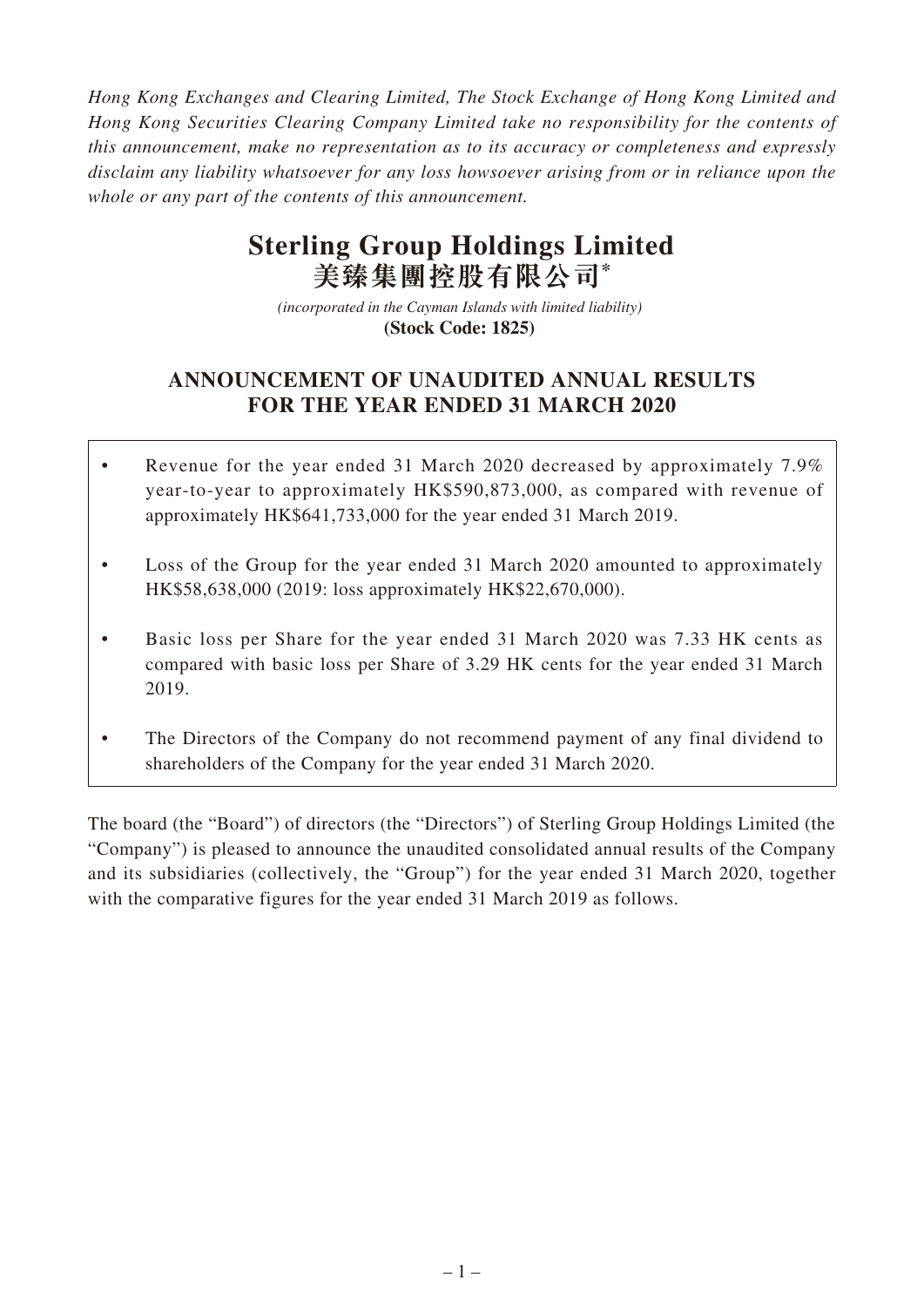# **UNAUDITED CONSOLIDATED STATEMENT OF PROFIT OR LOSS AND OTHER COMPREHENSIVE INCOME**

*FOR THE YEAR ENDED 31 MARCH 2020*

|                                                                                          |              | 2020            | 2019       |
|------------------------------------------------------------------------------------------|--------------|-----------------|------------|
|                                                                                          | <b>Notes</b> | <b>HK\$'000</b> | HK\$'000   |
|                                                                                          |              | (Unaudited)     | (Audited)  |
| Revenue                                                                                  | 5            | 590,873         | 641,733    |
| Cost of sales                                                                            |              | (479, 501)      | (548, 834) |
| <b>Gross profit</b>                                                                      |              | 111,372         | 92,899     |
| Other revenue                                                                            | 6            | 3,830           | 4,807      |
| Other gains and losses, net                                                              | 7            | (56, 565)       | 398        |
| Selling and distribution costs                                                           |              | (37, 923)       | (41,048)   |
| General and administrative expenses                                                      |              | (70, 280)       | (62, 257)  |
| Listing expenses                                                                         |              |                 | (8,937)    |
| Finance costs                                                                            |              | (9,905)         | (7,984)    |
| Loss before income tax expense                                                           | 8            | (59, 471)       | (22, 122)  |
| Income tax credit/(expense)                                                              | 9            | 833             | (548)      |
| Loss for the year                                                                        |              | (58, 638)       | (22,670)   |
| Other comprehensive income, net of tax<br>Items that may be reclassified subsequently to |              |                 |            |
| profit or loss:                                                                          |              |                 |            |
| Exchange difference arising on translation of<br>foreign operations                      |              | (72)            | 993        |
| Remeasurement (loss)/gain on defined benefit plan                                        |              |                 |            |
| for the year                                                                             |              | (142)           | 378        |
| Other comprehensive (expense)/income for the year                                        |              | (214)           | 1,371      |
| Total comprehensive expense for the year                                                 |              | (58, 852)       | (21,299)   |
| Loss and total comprehensive expense for the year                                        |              |                 |            |
| attributable to owners of the Company                                                    |              | (58, 852)       | (21,299)   |
|                                                                                          |              | <b>HK</b> cents | HK cents   |
| <b>LOSS PER SHARE</b>                                                                    |              |                 |            |
| - Basic and diluted                                                                      | 10           | (7.33)          | (3.29)     |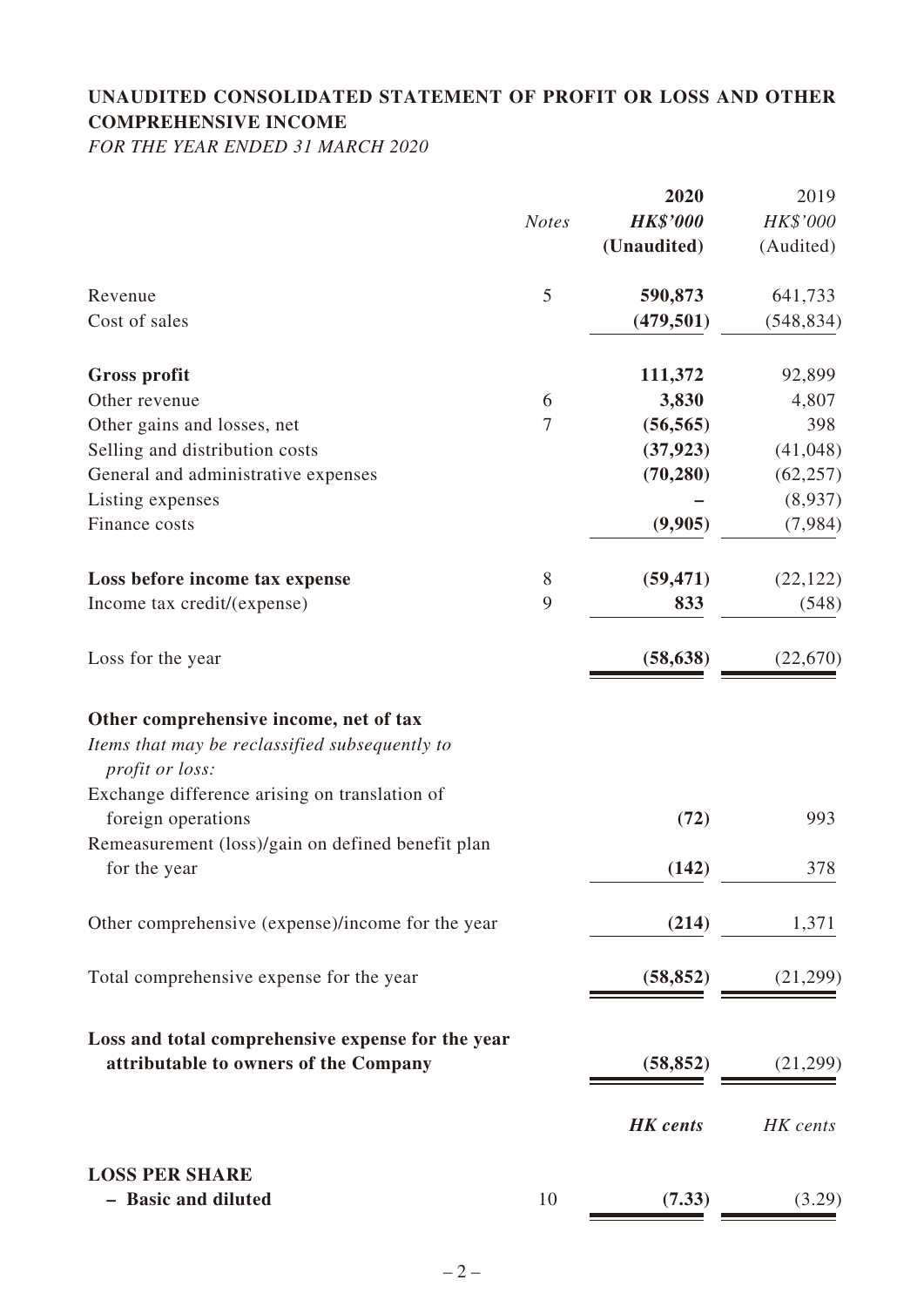# **UNAUDITED CONSOLIDATED STATEMENT OF FINANCIAL POSITION**

*AS AT 31 MARCH 2020*

|                                                                      |              | 2020            | 2019      |
|----------------------------------------------------------------------|--------------|-----------------|-----------|
|                                                                      | <b>Notes</b> | <b>HK\$'000</b> | HK\$'000  |
|                                                                      |              | (Unaudited)     | (Audited) |
| <b>Non-current assets</b>                                            |              |                 |           |
| Prepaid insurance premium                                            |              | 7,968           | 8,358     |
| Property, plant and equipment                                        |              | 53,376          | 49,738    |
| Intangible assets                                                    |              | 8,463           |           |
| Convertible promissory note                                          |              | 3,214           |           |
| Right-of-use assets                                                  | 14           | 37,538          |           |
| Payment for leasehold land held for own use<br>under operating lease |              |                 | 23,329    |
| Deferred tax assets                                                  |              | 1,719           | 321       |
| Goodwill                                                             |              |                 | 17,803    |
|                                                                      |              | 18,148          |           |
| <b>Total non-current assets</b>                                      |              | 130,426         | 99,549    |
| <b>Current assets</b>                                                |              |                 |           |
| Inventories                                                          |              | 34,659          | 37,094    |
| Trade and other receivables                                          | 12           | 158,731         | 169,698   |
| Tax recoverable                                                      |              | 1,078           | 3,605     |
| Cash and cash equivalents                                            |              | 47,836          | 75,687    |
| <b>Total current assets</b>                                          |              | 242,304         | 286,084   |
| <b>Total assets</b>                                                  |              | 372,730         | 385,633   |
| <b>Current liabilities</b>                                           |              |                 |           |
| Trade, bills and other payables                                      | 13           | 65,609          | 77,305    |
| Amounts due to related parties                                       |              | 1,113           |           |
| <b>Bank borrowings</b>                                               |              | 231,439         | 190,443   |
| Lease liabilities                                                    | 14           | 8,626           |           |
| Income tax payable                                                   |              |                 | 268       |
| <b>Total current liabilities</b>                                     |              | 306,787         | 268,016   |
| Net current (liabilities)/assets                                     |              | (64, 483)       | 18,068    |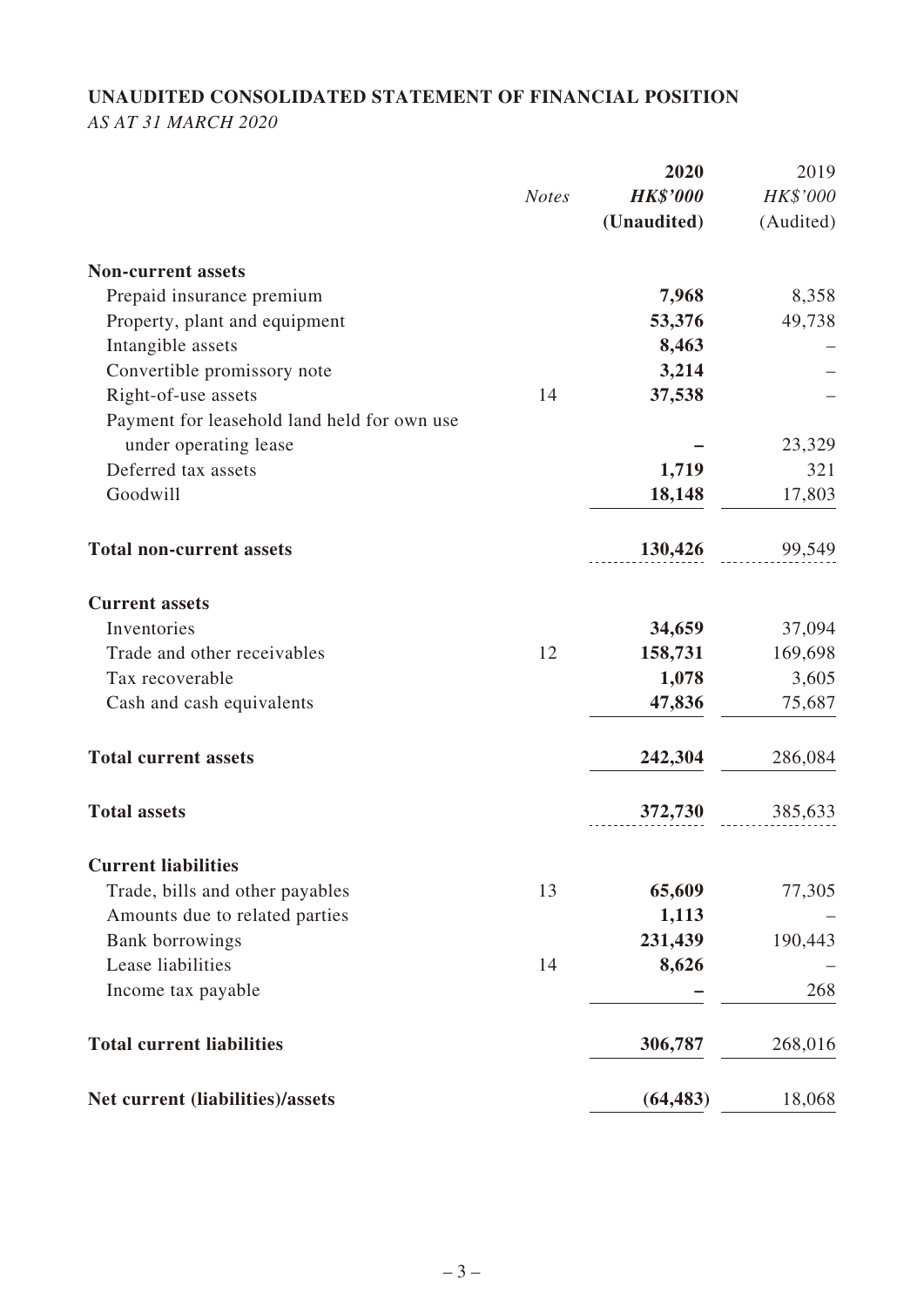|                                      |              | 2020            | 2019      |
|--------------------------------------|--------------|-----------------|-----------|
|                                      | <b>Notes</b> | <b>HK\$'000</b> | HK\$'000  |
|                                      |              | (Unaudited)     | (Audited) |
| <b>Non-current liabilities</b>       |              |                 |           |
| Defined benefit obligation           |              | 2,355           | 2,073     |
| Lease liabilities                    | 14           | 6,896           |           |
| <b>Total non-current liabilities</b> |              | 9,251           | 2,073     |
| <b>NET ASSETS</b>                    |              | 56,692          | 115,544   |
| Share capital                        |              | 8,000           | 8,000     |
| Share premium                        |              | 66,541          | 66,541    |
| Reserves                             |              | (17, 849)       | 41,003    |
| <b>TOTAL EQUITY</b>                  |              | 56,692          | 115,544   |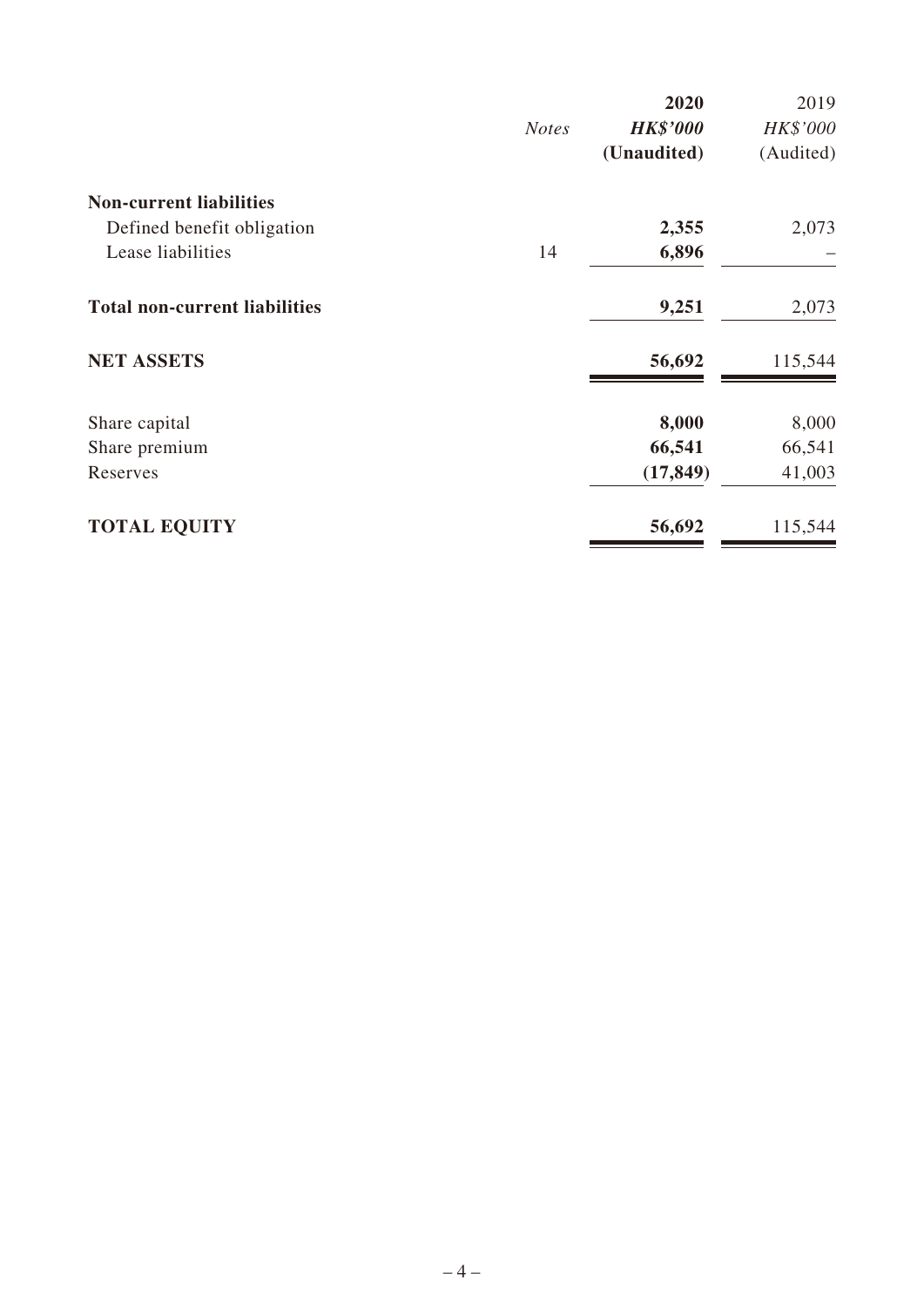## **NOTES TO THE CONSOLIDATED FINANCIAL STATEMENTS**

#### **1. GENERAL INFORMATION AND REORGANISATION**

#### **(a) General information**

Sterling Group Holdings Limited ("The Company") was incorporated in the Cayman Islands on 6 June 2017, as an exempted company with limited liability under the Companies Law, Cap.22 (Law 3 of 1961, as consolidated and revised) of the Cayman Islands and its shares were listed on the Main Board of The Stock Exchange of Hong Kong Limited ("the Stock Exchange") on 19 October 2018.

The registered office of the Company is located at the offices of Tricor Services (Cayman Islands) Limited, Second Floor, Century Yard, Cricket Square, P.O. Box 902, Grand Cayman, KYI-1103, Cayman Islands. Its principal place of business is 18-20/F., Win Plaza, 9 Sheung Hei Street, San Po Kong, Kowloon, Hong Kong. The ultimate controlling shareholders are Moonlight Global Limited and Rainbow Galaxy Limited.

The Company is an investment holding company and the Group is principally engaged in the provision of manufacturing and trading of apparel products and licensing of trademark in the markets of the United States of America ("USA"), Italy and United Kingdom ("UK").

#### **(b) Reorganisation**

Pursuant to a group reorganisation which was completed on 21 June 2018 as detailed in the section headed "History, Reorganisation and Corporate Structure" in the prospectus of the Company dated 29 September 2018 (the "Prospectus"), the Company became the holding company of the subsidiaries comprising the Group.

#### **2. ADOPTION OF HONG KONG FINANCIAL REPORTING STANDARDS ("HKFRSs")**

#### **(a) Adoption of new/revised HKFRSs – effective 1 April 2019**

The HKICPA has issued a number of new or amended HKFRSs that are first effective for the current accounting period of the Group:

- HKFRS 16, Leases
- HK(IFRIC)-Int 23, Uncertainty over Income Tax Treatments
- Amendments to HKFRS 9, Prepayment Features and Negative Compensation
- Amendments to HKAS 19, Plan Amendment, Curtailment or Settlement
- Amendments to HKAS 28, Long-term Interests in Associates and Joint Ventures
- Amendments to HKFRS 3, HKFRS 11, HKAS 12 and HKAS 23 included in Annual Improvements to HKFRSs 2015-2017 Cycle

The impact of the adoption of HKFRS 16 Leases have been summarised in below. The other new or amended HKFRSs that are effective from 1 January 2019 did not have any significant impact on the Group's accounting policies.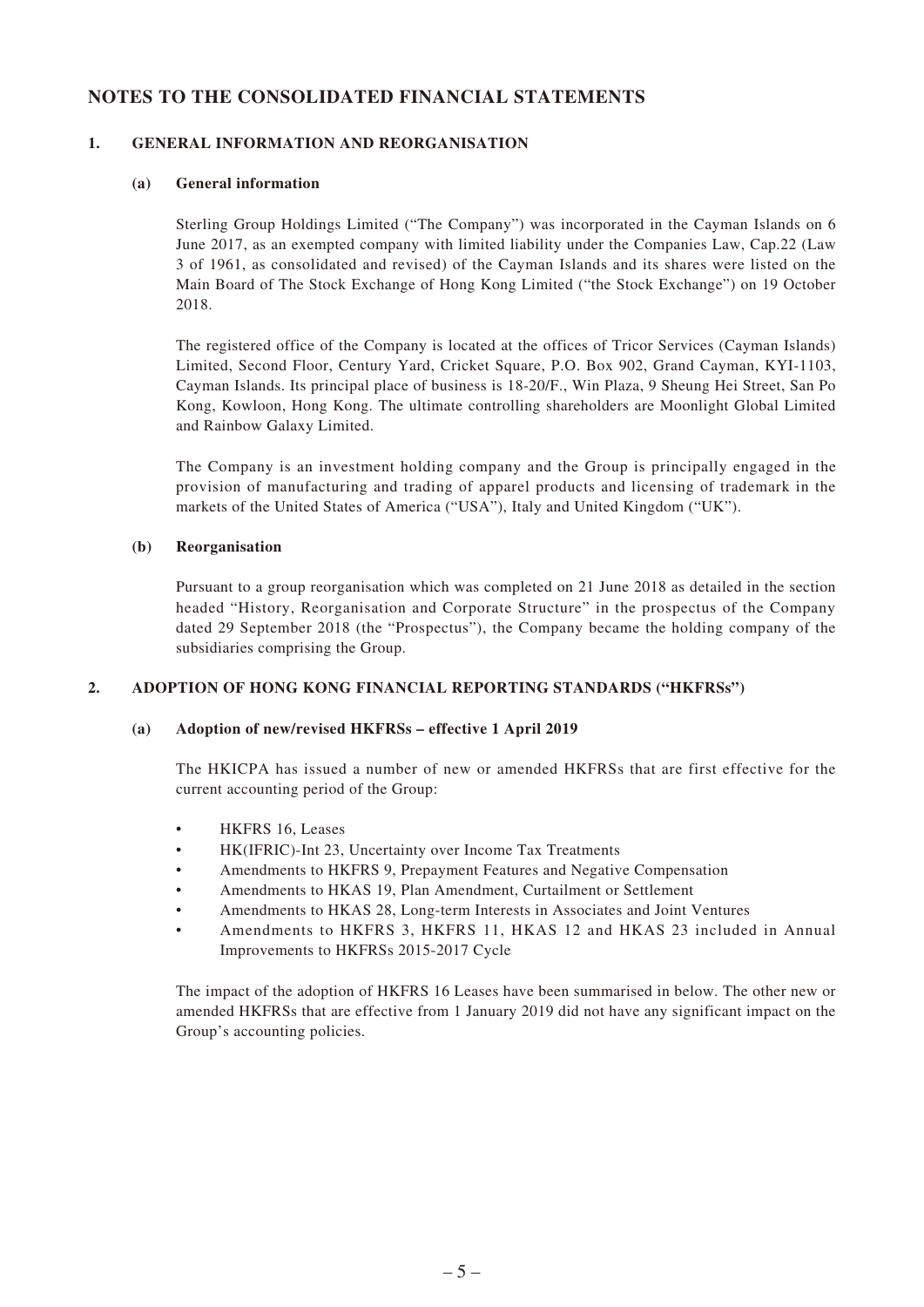#### *(i) Impact of the adoption of HKFRS 16*

HKFRS 16 brings significant changes in accounting treatment for lease accounting, primarily for accounting for lessees. It replaces HKAS 17 Leases ("HKAS 17"), HK(IFRIC)-Int 4 Determining whether an Arrangement contains a Lease, HK(SIC)-Int 15 Operating Leases-Incentives and HK(SIC)-Int 27 Evaluating the Substance of Transactions Involving the Legal Form of a Lease. From a lessee's perspective, almost all leases are recognised in the statement of financial position as right-of-use assets and lease liabilities, with the narrow exception to this principle for leases which the underlying assets are of low-value or are determined as short-term leases. From a lessor's perspective, the accounting treatment is substantially unchanged from HKAS 17. For details of HKFRS 16 regarding its new definition of a lease, its impact on the Group's accounting policies and the transition method adopted by the Group as allowed under HKFRS 16, please refer to section (ii) to (iv) of this note.

The Group has applied HKFRS 16 using the cumulative effect approach and recognised all the cumulative effect of initially applying HKFRS 16 as an adjustment to the opening balance of retained earnings at the date of initial application. The comparative information presented in 2019 has not been restated and continues to be reported under HKAS 17 and related interpretations as allowed by the transition provision in HKFRS 16.

The following tables summarised the impact of transition to HKFRS 16 on consolidated statement of financial position as of 31 March 2019 to that of 1 April 2019 as follows (increase/(decrease)):

#### **Consolidated statement of financial position as at 1 April 2019**

|                                 | HK\$'000<br>(Unaudited) |
|---------------------------------|-------------------------|
|                                 |                         |
| Right-of-use assets             | 45,975                  |
| Less: Prepaid lease payment     | (23, 329)               |
| Total assets                    | 22,646                  |
| Lease liabilities (non-current) | 14,537                  |
| Lease liabilities (current)     | 8,743                   |
| Total liabilities               | 23,280                  |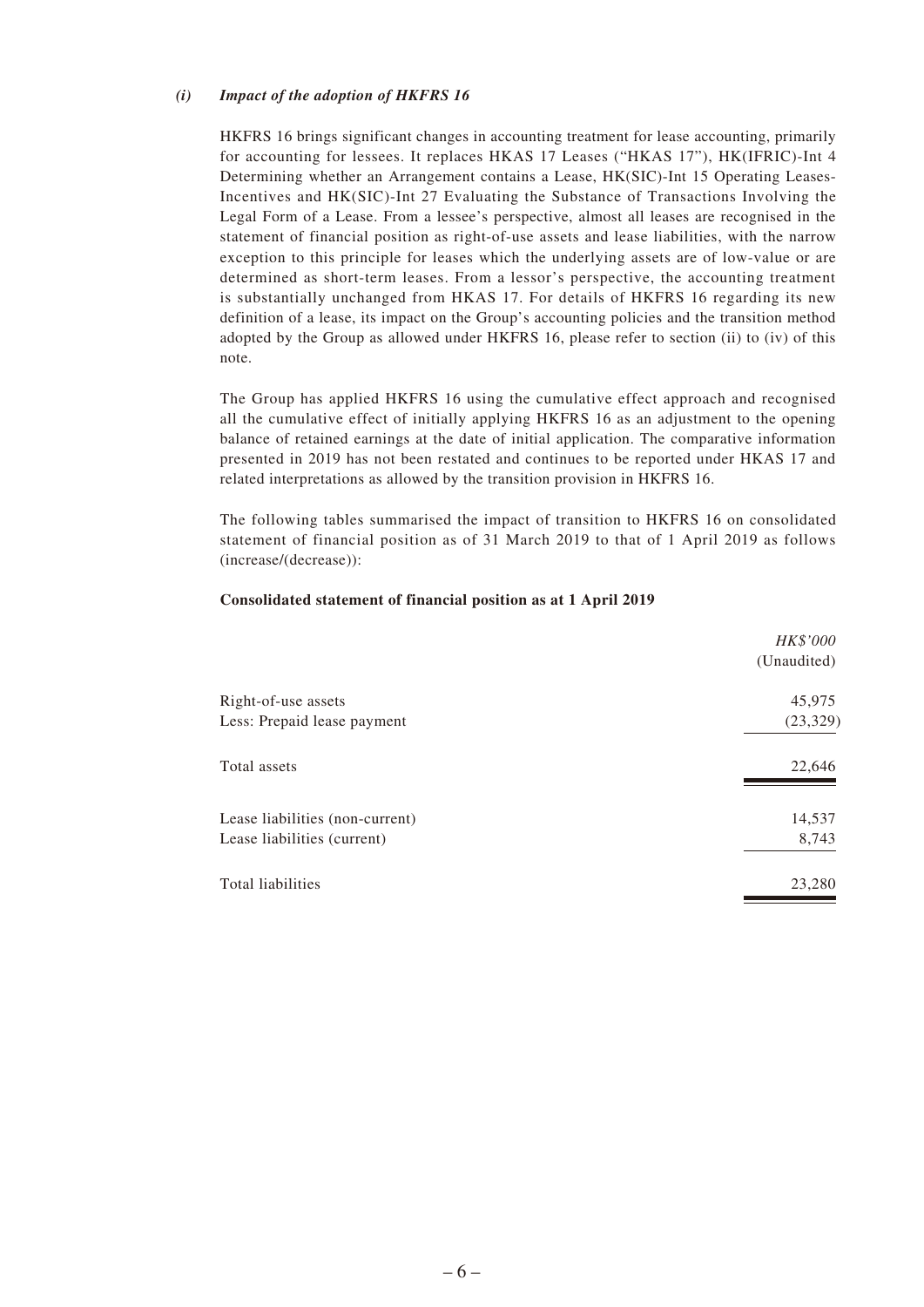The following reconciliation explains how the operating lease commitments disclosed applying HKAS 17 as at 31 March 2019 could be reconciled to the lease liabilities at the date of initial application recognised in the consolidated statement of financial position as at 1 April 2019:

#### **Reconciliation of operating lease commitments to lease liabilities**

|                                                                                                   | <i>HK\$'000</i><br>(Unaudited) |
|---------------------------------------------------------------------------------------------------|--------------------------------|
| Operating lease commitments as at 31 March 2019                                                   | 33,240                         |
| Less: Short term leases for which lease terms end within 31 March 2020                            | (286)                          |
|                                                                                                   | 32,954                         |
| Discounted using the lessee's incremental borrowing rate of at the date of<br>initial application | 22,646                         |
| Add: Reclassification of payment for leasehold land held for own use<br>under operating lease     | 23,329                         |
| Right-of-use assets recognised as at 1 April 2019                                                 | 45,975                         |

The weighted average lessee's incremental borrowing rate applied to lease liabilities recognised in the consolidated statement of financial position as at 1 April 2019 is 5.33%.

#### *(ii) The new definition of a lease*

For a contract that contains a lease component and one or more additional lease or non-lease components, a lessee shall allocate the consideration in the contract to each lease component on the basis of the relative standalone price of the lease component and the aggregate standalone price of the non-lease components, unless the lessee apply the practical expedient which allows the lessee to elect, by class of underlying asset, not to separate non-lease components from lease components, and instead account for each lease component and any associated non-lease components as a single lease component.

The Group has elected separate non-lease components and allocate the consideration in the contract to each lease component on the basis of the relative standalone price of the lease component and the aggregate stand-alone price of the non-lease components.

#### *(iii) Accounting as a lessee*

Under HKAS 17, a lessee has to classify a lease as an operating lease or a finance lease based on the extent to which risks and rewards incidental to ownership of a lease asset lie with the lessor or the lessee. If a lease is determined as an operating lease, the lessee would recognise the lease payments under the operating lease as an expense over the lease term. The asset under the lease would not be recognised in the statement of financial position of the lessee.

Under HKFRS 16, all leases (irrespective of they are operating leases or finance leases) are required to be capitalised in the consolidated statement of financial position as right-of-use assets and lease liabilities, but HKFRS 16 provides accounting policy choices for an entity to choose not to capitalise (i) leases which are short-term leases and/or (ii) leases for which the underlying asset is of low-value. The Group has elected not to recognise right-of-use assets and lease liabilities for low-value assets and leases for which at the commencement date have a lease term less than 12 months. The lease payments associated with those leases have been expensed on straight-line basis over the lease term.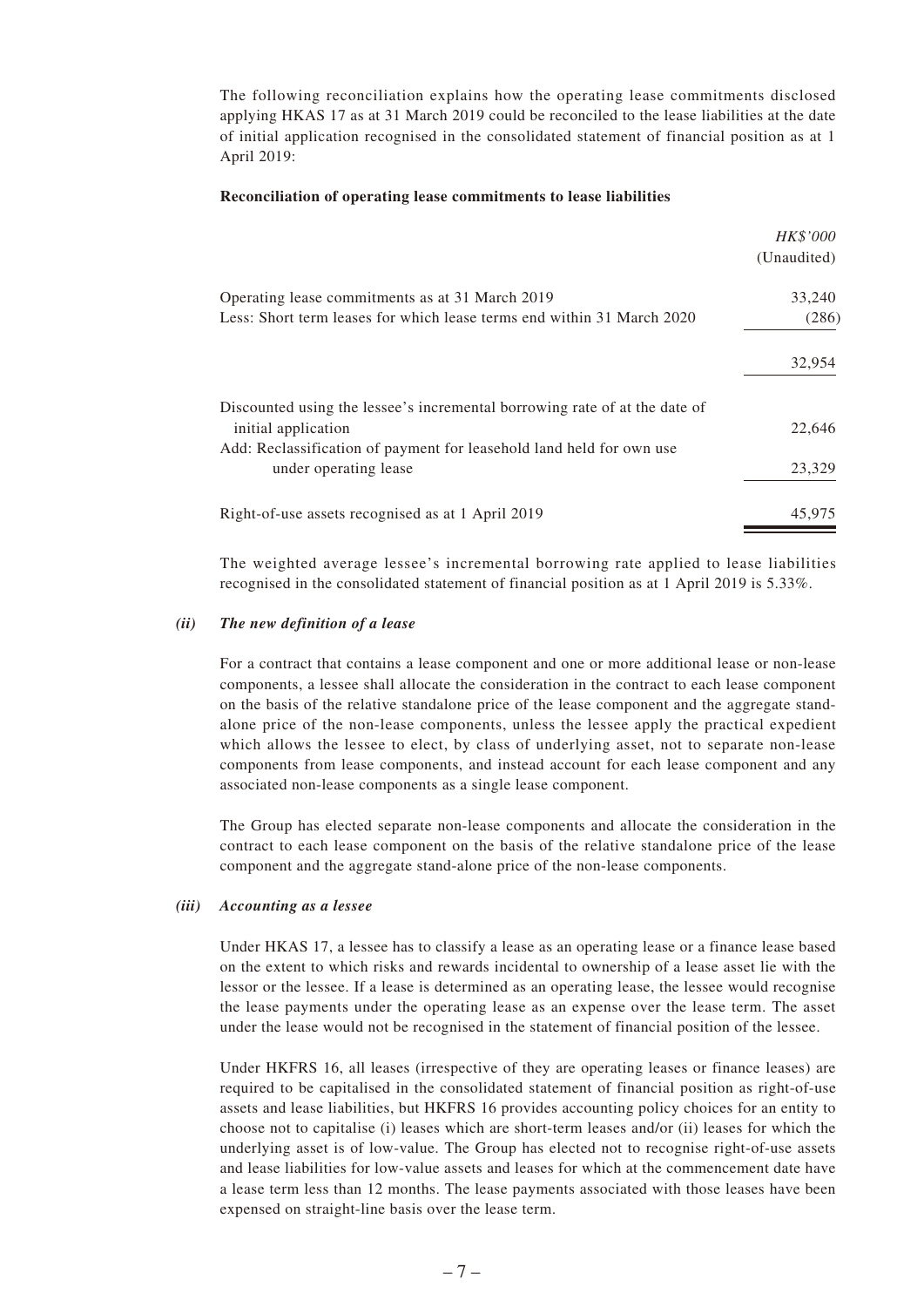The Group recognised a right-of-use asset and a lease liability at the date of adoption of HKFRS 16, i.e. 1 April 2019.

#### *Right-of-use asset*

The right-of-use asset should be recognised at cost and would comprise: (i) the amount of the initial measurement of the lease liability (see below for the accounting policy to account for lease liability); (ii) any lease payments made at or before the commencement date, less any lease incentives received; (iii) any initial direct costs incurred by the lessee; and (iv) an estimate of costs to be incurred by the lessee in dismantling and removing the underlying asset to the condition required by the terms and conditions of the lease, unless those costs are incurred to produce inventories. The Group measures the right-of-use assets applying a cost model. Under the cost model, the Group measures the right-of-use asset at cost, less any accumulated depreciation and any impairment losses, and adjusted for any remeasurement of lease liability.

#### *Lease liability*

The lease liability should be recognised at the present value of the lease payments that are not paid at the date of commencement of the lease. The lease payments shall be discounted using the interest rate implicit in the lease, if that rate can be readily determined. If that rate cannot be readily determined, the Group shall use the Group's incremental borrowing rate.

The following payments for the right-of-use the underlying asset during the lease term that are not paid at the commencement date of the lease are considered to be lease payments: (i) fixed payments less any lease incentives receivable; (ii) variable lease payments that depend on an index or a rate, initially measured using the index or rate as at commencement date; (iii) amounts expected to be payable by the lessee under residual value guarantees; (iv) the exercise price of a purchase option if the lessee is reasonably certain to exercise that option; and (v) payments of penalties for terminating the lease, if the lease term reflects the lessee exercising an option to terminate the lease.

Subsequent to the commencement date, a lessee shall measure the lease liability by: (i) increasing the carrying amount to reflect interest on the lease liability; (ii) reducing the carrying amount to reflect the lease payments made; and (iii) remeasuring the carrying amount to reflect any reassessment or lease modifications, e.g., a change in future lease payments arising from change in an index or rate, a change in the lease term, a change in the in substance fixed lease payments or a change in assessment to purchase the underlying asset.

#### *(iv) Transition*

As mentioned above, the Group has applied HKFRS 16 using the cumulative effect approach and recognised the right-of-use asset at the amount equal to the lease liability, adjusted by the amount of any prepayments or accrued lease payments relating to that lease recognised in the consolidated statement of financial position as at 31 March 2019. The comparative information presented in 2019 has not been restated and continues to be reported under HKAS 17 and related interpretations as allowed by the transition provision in HKFRS 16.

The Group has recognised the lease liabilities at the date of 1 April 2019 for leases previously classified as operating leases applying HKAS 17 and measured those lease liabilities at the present value of the remaining lease payments, discounted using the lessee's incremental borrowing rate at 1 April 2019.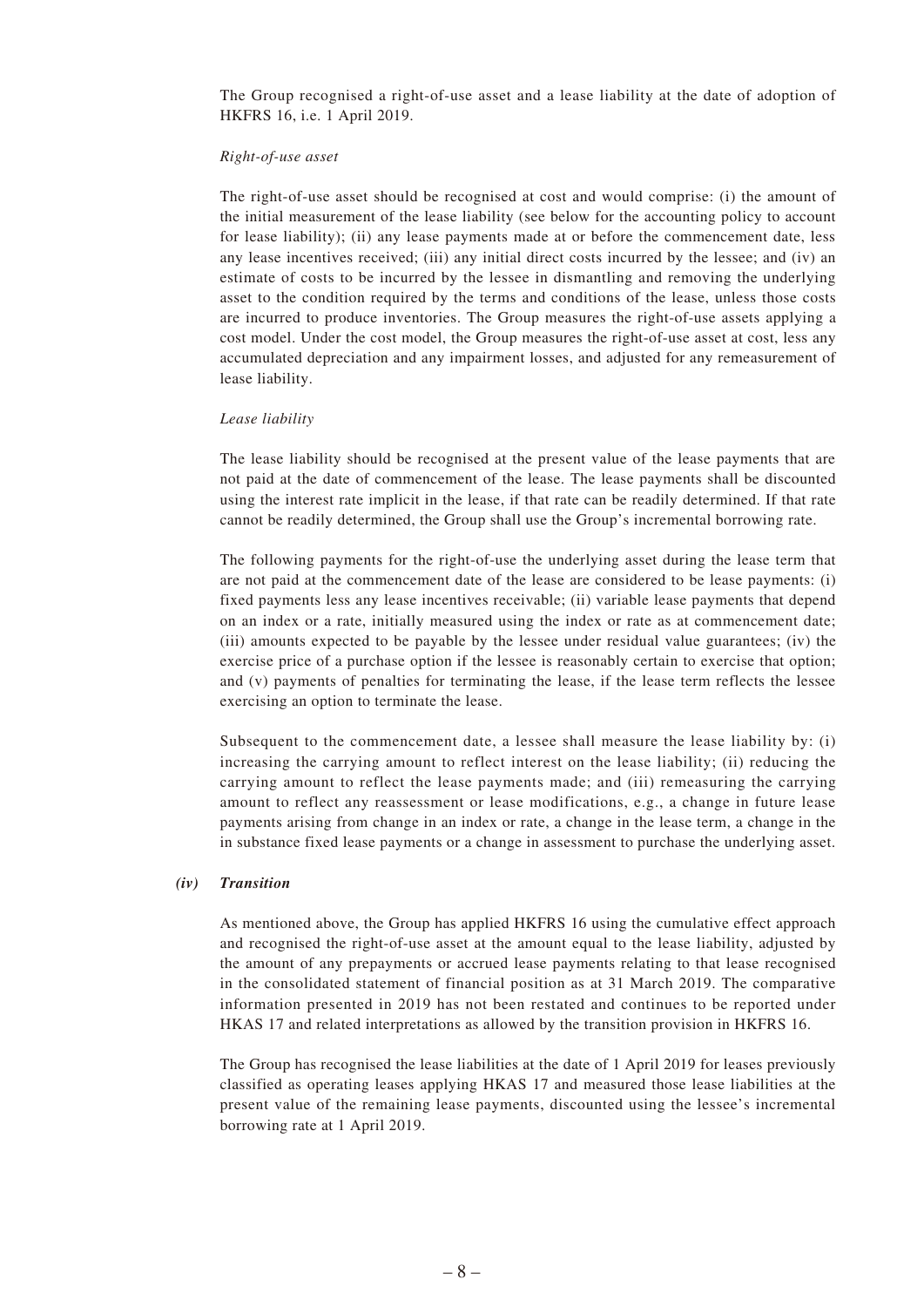The Group has elected to recognise all the right-of-use assets at 1 April 2019 for leases previously classified operating leases under HKAS 17 as if HKFRS 16 had been applied since the commencement date, but discounted using the lessee's incremental borrowing rate at the date of initial application. For all these right-of-use assets, the Group has applied HKAS 36 Impairment of Assets at 1 April 2019 to assess if there was any impairment as on that date.

The Group has also applied the follow practical expedient applied a single discount rate to a portfolio of leases with reasonably similar characteristics; and applied the exemption of not to recognise right-of-use assets and lease liabilities for leases with term that will end within 12 months of the date of initial application (1 April 2019) and accounted for those leases as short-term leases.

In addition, the Group has also applied the practical expedients such that: (i) HKFRS 16 is applied to all of the Group's lease contracts that were previously identified as leases applying HKAS 17 and HK(IFRIC)-Int 4 Determining whether an Arrangement contains a Lease; and (ii) not to apply HKFRS 16 to contracts that were not previously identified as containing a lease under HKAS 17 and HK(IFRIC)-Int 4.

#### **3. BASIS OF PREPARATION**

#### **(a) Statement of compliance**

The consolidated financial statements have been prepared in accordance with all HKFRSs, Hong Kong Accounting Standards ("HKASs") and Interpretations (hereinafter collectively referred to as the "HKFRS") and the disclosure requirements of the Hong Kong Companies Ordinance which concern the preparation of consolidated financial statements. In addition, the consolidated financial statements included applicable disclosures required by the Rules Governing the Listing of Securities on the Stock Exchange of Hong Kong Limited (the "Listing Rules").

#### **(b) Basis of measurement and going concern assumption**

The consolidated financial statements have been prepared under the historical cost basis except for certain financial instruments, which are measured at fair values as explained in the accounting policies set out below.

The Group had incurred losses after tax of approximately HK\$58,638,000 (2019: losses after tax of approximately HK\$22,670,000) and net current liabilities of approximately HK\$64,483,000 (2019: net current assets of approximately HK\$18,068,000) for the year ended 31 March 2020. As at 31 March 2020, the Group's liabilities included borrowings with principal amount of approximately HK\$231,439,000 (2019: HK\$190,443,000) which is repayable within 27 months from 31 March 2020 and the Group had cash and cash equivalents of approximately HK\$47,836,000 (2019: HK\$75,687,000) and net assets of approximately HK\$56,692,000 (2019: HK\$115,544,000). These conditions indicate the existence of a material uncertainty which may cast significant doubt on the Group's ability to continue as a going concern and therefore that, it may be unable to realise its assets and discharge its liabilities in the normal course of business.

Notwithstanding the above conditions, the consolidated financial statements were prepared based on the assumption that the Group can be operated as a going concern after taking into consideration of the following plans and measures:

(i) the Group expects to generate positive operating cash flows for the next twelve months;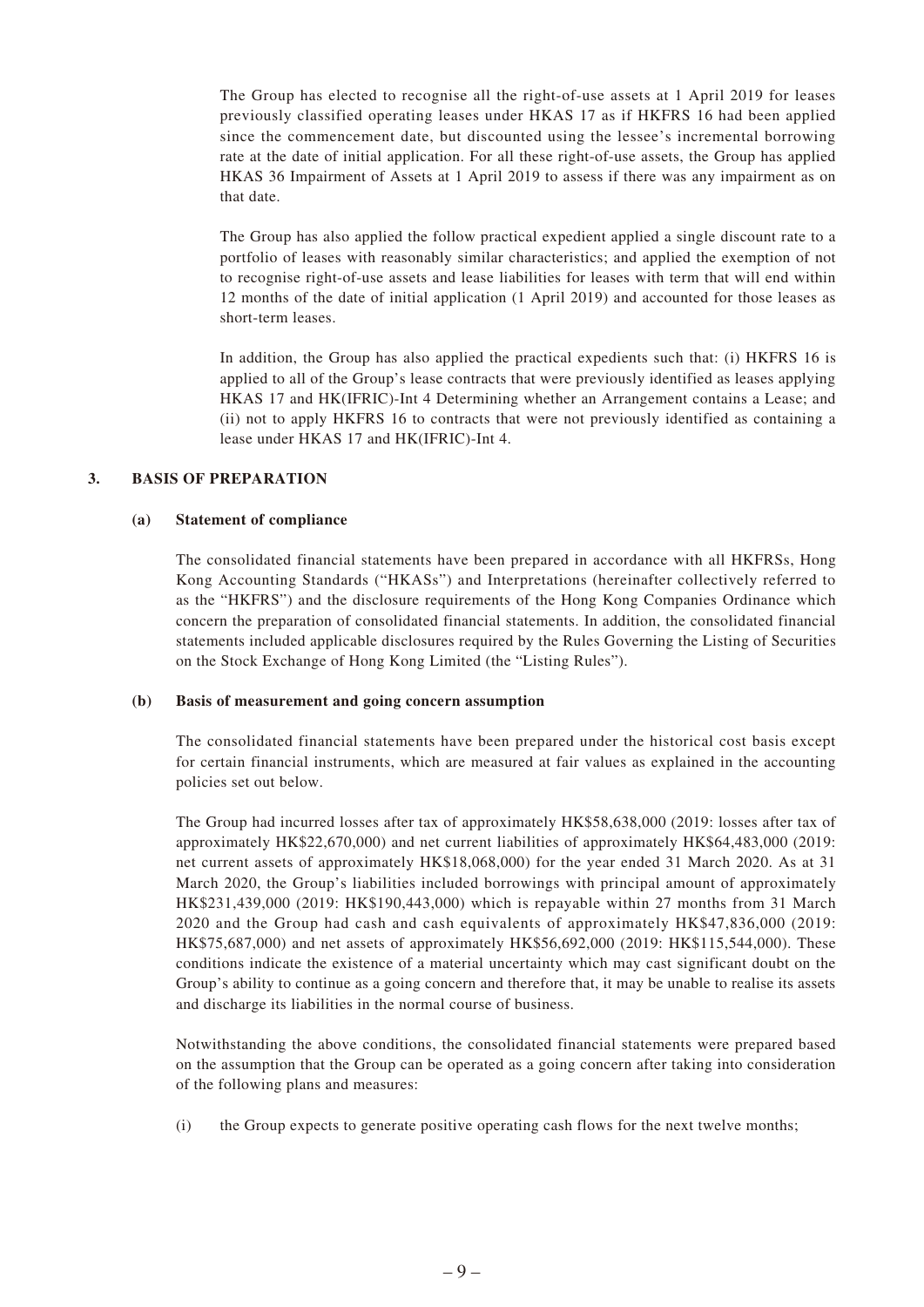- (ii) Subsequent to the end of the reporting period, the ultimate controlling shareholders provided additional funds of HK\$34,000,000 to the Group for daily operation purpose, and the ultimate controlling shareholders have also undertaken to provide continued financial support to enable the Group to meet its liabilities and to pay financial obligations to third parties as and when they fall due so that the Group can continue as a going concern and carry on its business without a significant curtailment of operations for the twelve months from the date of approving the consolidated financial statements;
- (iii) the directors will strengthen and implement measures aiming at improving the working capital and cash flows of the Group, including closely monitoring the general administrative expenses and operating costs;
- (iv) the directors will consider to improve the financial position of the Group and to enlarge the capital base of the Company by conducting fund raising exercises such as share placement or loan capitalisation when necessary;
- (v) At 31 March 2020, the Group had unutilised banking facilities of approximately HK\$155,041,000. Subsequent to the end of the reporting period, the Group has been granted additional banking facilities of HK\$15,000,000 with the additional pledge of office properties from related parties; and
- (vi) Given the Group maintained strong business relationship with its bankers and based on past experiences, the directors expect that the Group is able to renew all the banking facilities when they expire.

The directors have carried out a detailed review of the cash flow forecast of the Group for the next twelve months from the reporting date taking into account the impact of above measures, the directors of the Company believe that the Group will have sufficient cash resources to satisfy its future working capital and other financing requirements as and when they fall due in the next twelve months from the reporting date, and accordingly, are satisfied that it is appropriate to prepare the consolidated financial statements on a going concern basis.

Should the Group be unable to continue in business as a going concern, adjustments would have to be made to write down the value of assets to their recoverable amount, to provide for future liabilities which might arise and to reclassify non-current assets and liabilities to current assets and liabilities respectively. The effects of these potential adjustments have not been reflected in these consolidated financial statements.

The Group intends to pursue strategic acquisitions that can enable the Company to capture new business opportunities and to strengthen the revenue and profit fundamentals. The Company has been actively identifying projects with growth potential for acquisitions or investments and has engaged in discussions with various parties for such acquisitions or investments.

#### **(c) Functional and presentation currency**

The consolidated financial statements are presented in Hong Kong dollars ("HK\$"), which is the same as the functional currency of the Company.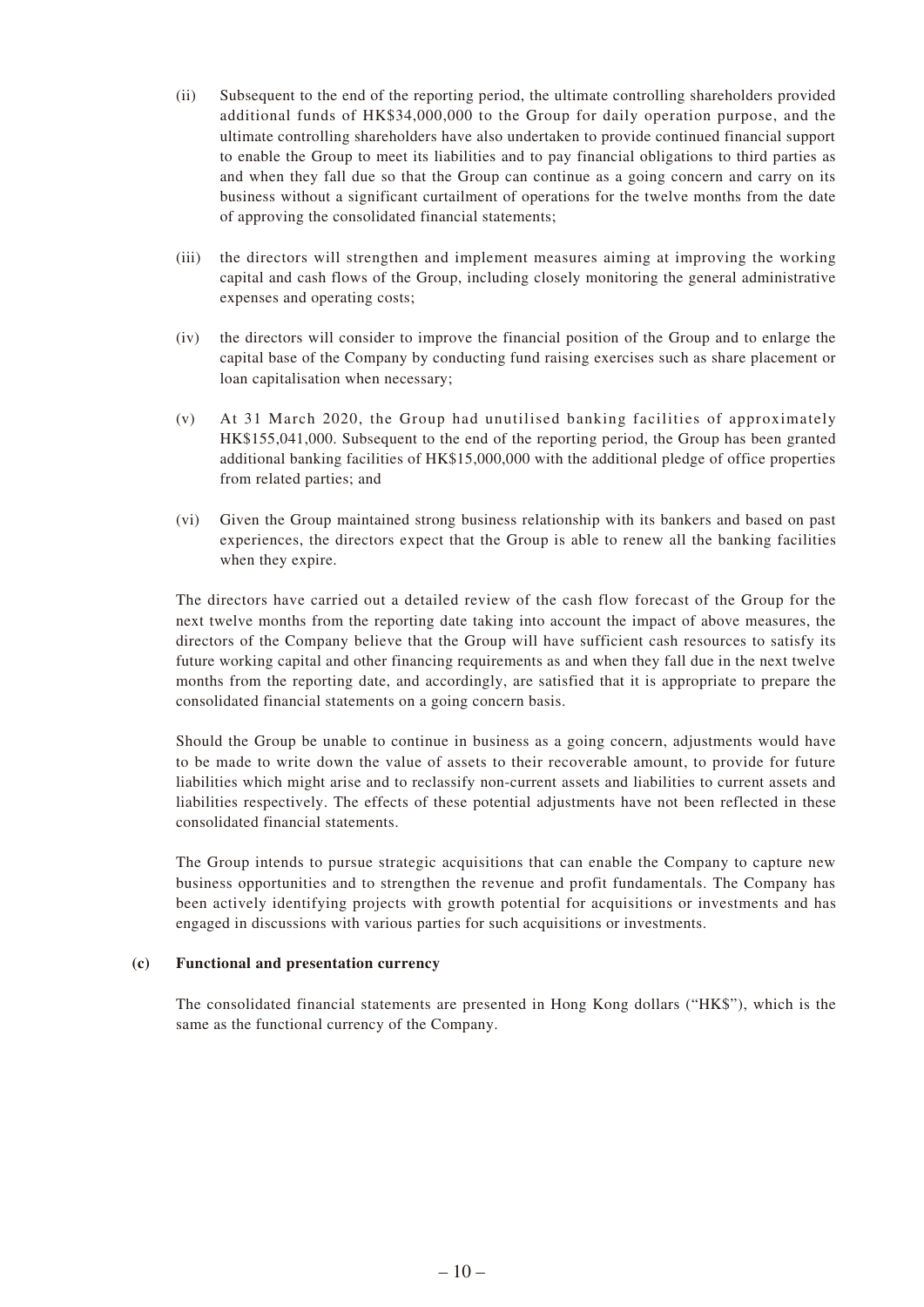#### **4. SEGMENT INFORMATION**

#### **Operating segments**

The Group was principally engaged in the manufacturing and trading of apparel products and licensing of trademarks. Information reported to the Group's chief operating decision maker, for the purpose of resources allocation and performance assessment, focuses on the operating results of the Group as a whole, as the Group's resources are integrated and no discrete operating segment is available. The Group manages its businesses by divisions, which are organised by business lines. In a manner consistent with the way in which information is reported internally to the Group's most senior executive management for the purposes of resources allocation and performance assessment, the Group has presented the following four reportable segments. No operating segments have been aggregated to form the following reportable segments.

- Manufacturing and trading of apparel products.
- Licensing of trademark: the management and licensing of trademark for royalty income.

The Group's operations are mainly located in Hong Kong, the PRC and Sri Lanka.

#### **Segment results, assets and liabilities**

For the purposes of assessing segment performance and allocating resources between segments, the Group's most senior executive management monitors the results, assets and liabilities attributable to each reportable segment on the following bases:

Segment assets include all tangible, intangible assets and current assets with the exception of deferred tax assets, current tax recoverable, cash and cash equivalents and other corporate assets. Segment liabilities include trade and other payables, lease liabilities and bank borrowings with the exception of current tax payable, deferred tax liabilities and other corporate liabilities.

Revenue and expenses are allocated to the reportable segments with reference to sales generated by those segments and the expenses incurred by those segments or which otherwise arise from the depreciation of assets attributable to those segments.

The measure used for reporting segment profit or loss is "adjusted EBITDA", i.e. "adjusted earnings before interest, taxes, depreciation and impairment loss on non-current assets", where "interest" is regarded as including investment income. To arrive at adjusted EBITDA, the Group's earnings/losses are further adjusted for items not specifically attributed to individual segments, such as other head office or corporate administration costs.

In addition to receiving segment information concerning adjusted EBITDA, management is provided with segment information concerning revenue (including inter-segment sales), interest income and expenses from cash balances and borrowings managed directly by the segments, depreciation and impairment losses and additions to non-current segment assets used by the segments in their operations. Inter-segments sales are priced with reference to prices charged to external parties for similar orders.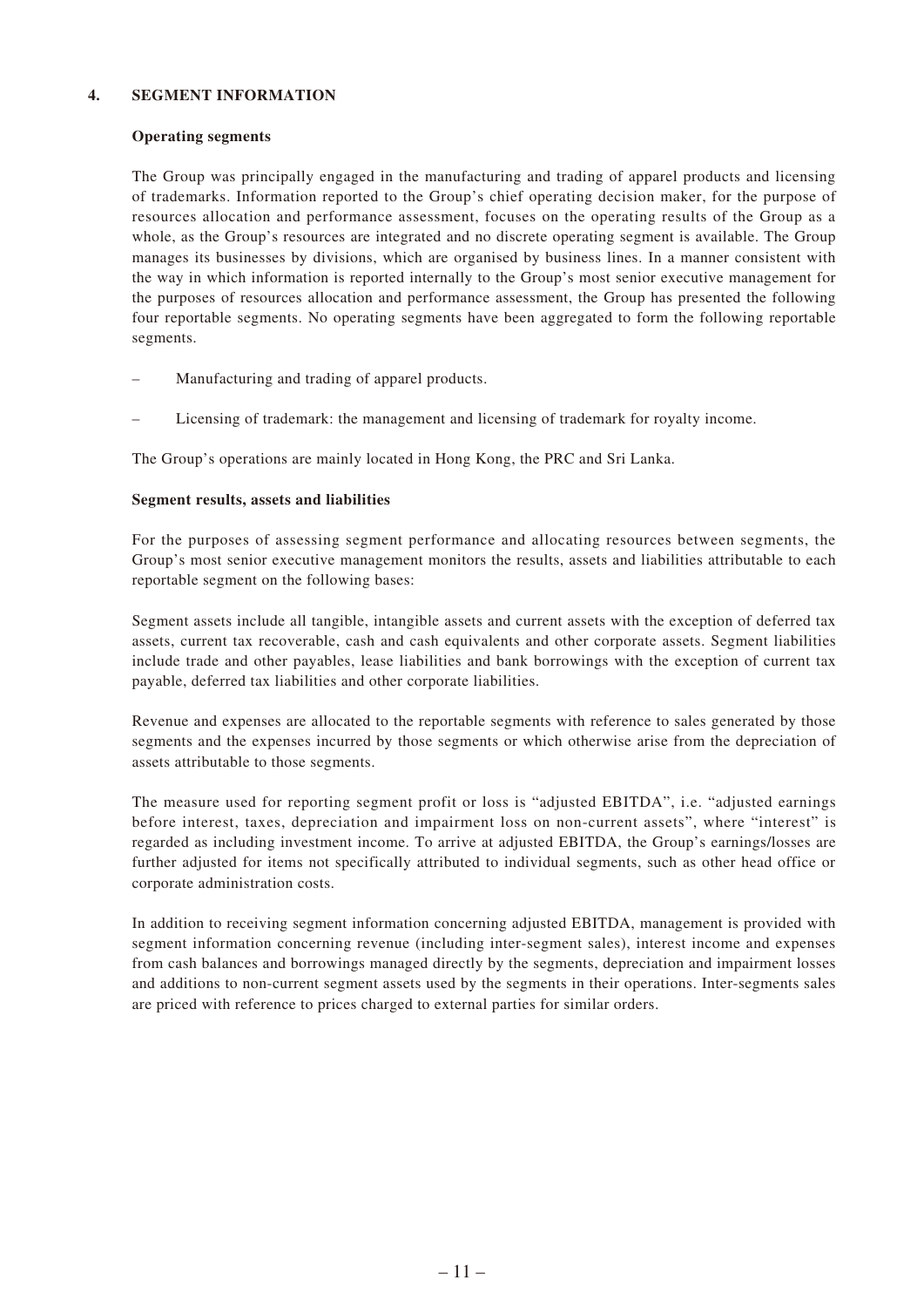Information regarding the Group's reportable segments as provided to the Group's most senior executive management for the purposes of resource allocation and assessment of segment performance for the years ended 31 March 2020 and 2019 is set out below:

|                                  | <b>Manufacturing and trading</b> |           |                 |                                               |                 |           |
|----------------------------------|----------------------------------|-----------|-----------------|-----------------------------------------------|-----------------|-----------|
|                                  | of apparel products              |           |                 | <b>Licensing of trademark</b><br><b>Total</b> |                 |           |
|                                  | 2020                             | 2019      | 2020            | 2019                                          | 2020            | 2019      |
|                                  | <b>HK\$'000</b>                  | HK\$'000  | <b>HK\$'000</b> | HK\$'000                                      | <b>HK\$'000</b> | HK\$'000  |
|                                  | (Unaudited)                      | (Audited) | (Unaudited)     | (Audited)                                     | (Unaudited)     | (Audited) |
| Revenue from external            |                                  |           |                 |                                               |                 |           |
| customers                        | 590,034                          | 641,733   | 839             |                                               | 590,873         | 641,733   |
| Inter-segment revenue            |                                  |           |                 |                                               |                 |           |
| Reportable segment revenue       | 590,034                          | 641,733   | 839             | $\qquad \qquad -$                             | 590,873         | 641,733   |
| <b>Reportable segment</b>        |                                  |           |                 |                                               |                 |           |
| profit/(loss)                    | 27,086                           | (2,087)   | (743)           |                                               | 26,343          | (2,087)   |
| Interest income                  | 466                              | 82        |                 |                                               | 466             | 82        |
| Interest expense                 | (9,905)                          | (7,984)   |                 |                                               | (9,905)         | (7,984)   |
| Depreciation of property,        |                                  |           |                 |                                               |                 |           |
| plant and equipment for          |                                  |           |                 |                                               |                 |           |
| the year                         | (9,669)                          | (11, 618) |                 |                                               | (9,669)         | (11, 618) |
| Depreciation of right-of-use     |                                  |           |                 |                                               |                 |           |
| assets for the year              | (9, 447)                         |           |                 |                                               | (9, 447)        |           |
| Impairment loss on trade and     |                                  |           |                 |                                               |                 |           |
| other receivables                | (53, 031)                        | (515)     | (36)            | $\overline{\phantom{0}}$                      | (53,067)        | (515)     |
| Impairment loss on intangible    |                                  |           |                 |                                               |                 |           |
| assets                           |                                  |           | (2,387)         |                                               | (2,387)         |           |
| Fair value changes on            |                                  |           |                 |                                               |                 |           |
| convertible promissory note      |                                  |           | (1, 805)        |                                               | (1, 805)        |           |
| <b>Reportable segment assets</b> | 309,258                          | 306,020   | 12,839          |                                               | 322,097         | 306,020   |
| Additions to non-current assets  |                                  |           |                 |                                               |                 |           |
| during the year                  | 15,808                           | 2,621     | 10,850          |                                               | 26,658          | 2,621     |
| <b>Reportable segment</b>        |                                  |           |                 |                                               |                 |           |
| liabilities                      | 314,879                          | 269,821   | 1,159           |                                               | 316,038         | 269,821   |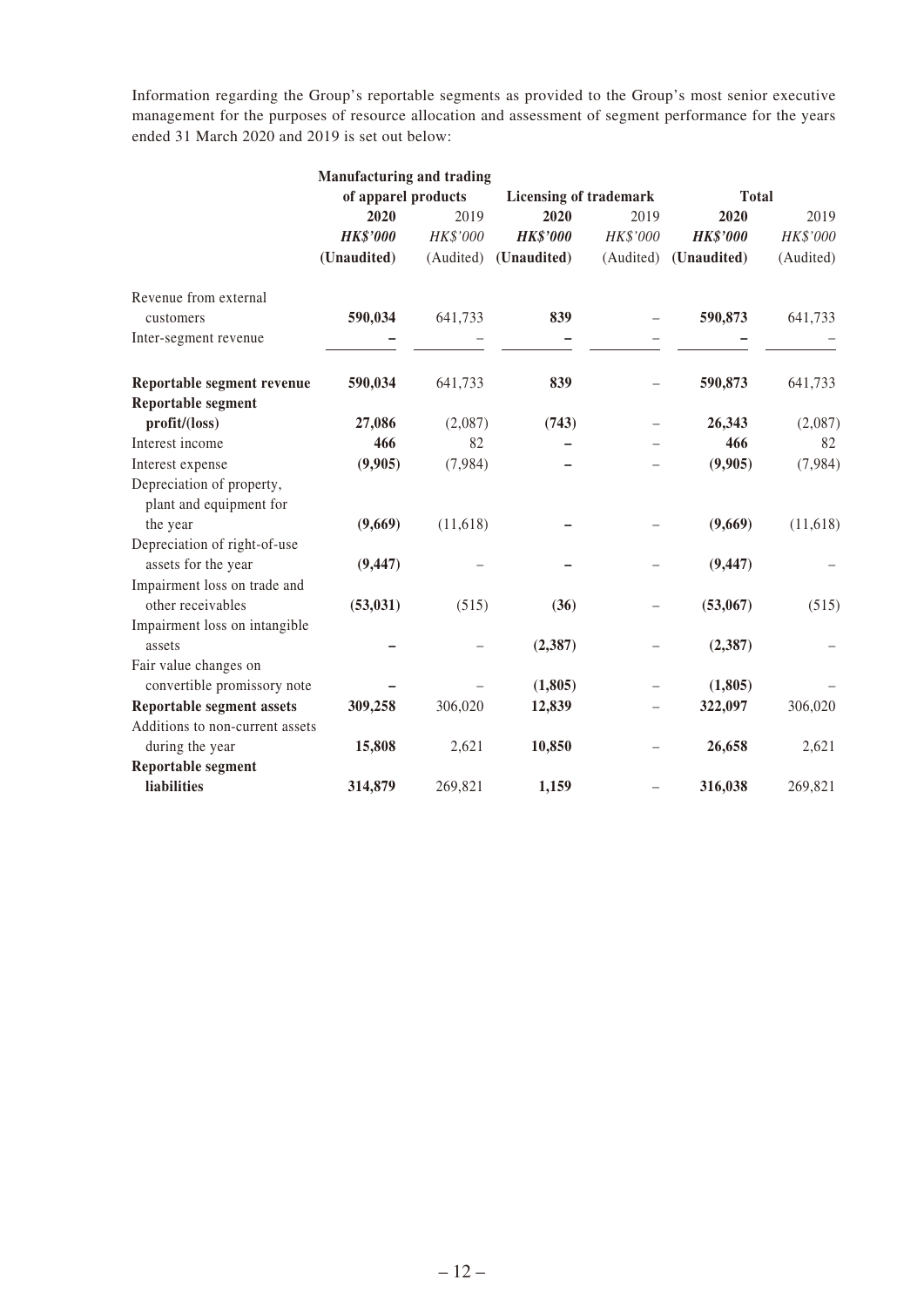# **Reconciliation of reportable segment revenue, profit, assets and liabilities**

|                                                            | 2020<br><b>HK\$'000</b><br>(Unaudited) | 2019<br>HK\$'000<br>(Audited) |
|------------------------------------------------------------|----------------------------------------|-------------------------------|
| Revenue                                                    |                                        |                               |
| Reportable segment revenue                                 | 590,873                                | 641,733                       |
| <b>Consolidated revenue</b>                                | 590,873                                | 641,733                       |
| Profit                                                     |                                        |                               |
| Reportable segment profit/(loss)                           | 26,343                                 | (2,087)                       |
| Interest income                                            | 466                                    | 82                            |
| Depreciation of property, plant and equipment for the year | (9,669)                                | (11, 618)                     |
| Depreciation of right-of-use assets for the year           | (9, 447)                               |                               |
| Impairment loss on trade and other receivables             | (53,067)                               | (515)                         |
| Impairment loss on intangible assets                       | (2,387)                                |                               |
| Fair value changes on convertible promissory note          | (1, 805)                               |                               |
| Finance costs                                              | (9,905)                                | (7,984)                       |
| Consolidated loss before taxation                          | (59, 471)                              | (22, 122)                     |
| <b>Assets</b>                                              |                                        |                               |
| Reportable segment assets                                  | 322,097                                | 306,020                       |
| Deferred tax assets                                        | 1,719                                  | 321                           |
| Current tax recoverable                                    | 1,078                                  | 3,605                         |
| Cash and cash equivalents                                  | 47,836                                 | 75,687                        |
| Consolidated total assets                                  | 372,730                                | 385,633                       |
| <b>Liabilities</b>                                         |                                        |                               |
| Reportable segment liabilities                             | 316,038                                | 269,821                       |
| Current tax payable                                        |                                        | 268                           |
| Consolidated total liabilities                             | 316,038                                | 270,089                       |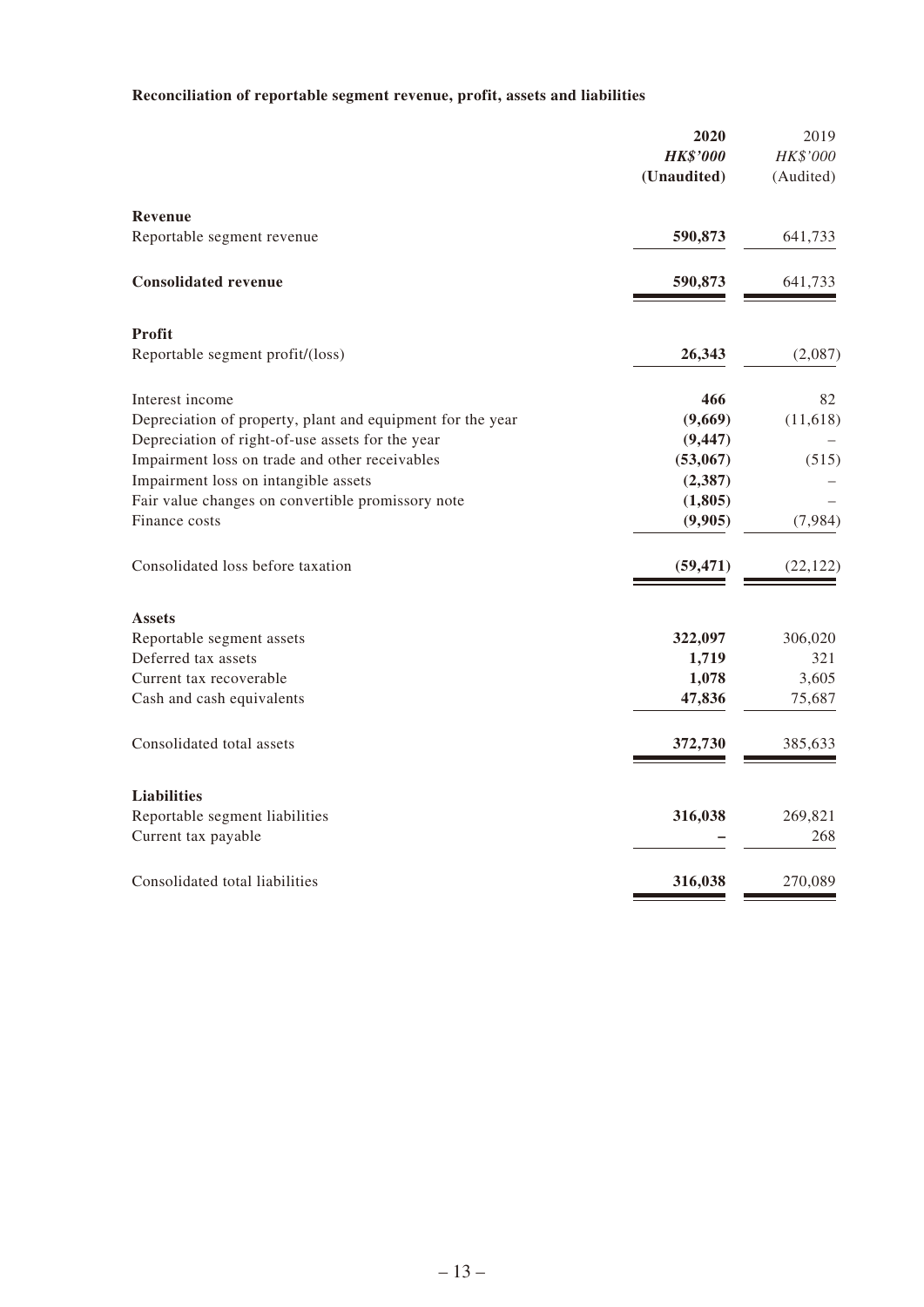#### **Geographic information**

The following table sets out information about the geographical location of (i) the Group's revenue from external customers and (ii) the Group's property, plant and equipment, intangible assets, convertible promissory note, right-of-use assets, deferred tax assets and goodwill ("specified non-current assets"). The geographical location of customers is based on the location at which the services were provided or the goods delivered. The geographical location of the specified non-current assets is based on the physical location of the asset, in the case of other than prepaid insurance premium, and the location to which they are managed, in the case of intangible assets.

|                               | <b>Revenue from external</b> |           |                              |           |
|-------------------------------|------------------------------|-----------|------------------------------|-----------|
|                               | customers                    |           | Specified non-current assets |           |
|                               | 2020                         | 2019      | 2020                         | 2019      |
|                               | <b>HK\$'000</b>              | HK\$'000  | <b>HK\$'000</b>              | HK\$'000  |
|                               | (Unaudited)                  | (Audited) | (Unaudited)                  | (Audited) |
| Hong Kong (place of domicile) |                              |           | 38,735                       | 16,984    |
| <b>USA</b>                    | 530,309                      | 582,997   |                              |           |
| Italy                         | 53,919                       | 39,519    |                              |           |
| UK                            | 1,871                        | 11,680    |                              |           |
| <b>PRC</b>                    | 266                          |           | 23,285                       | 14,504    |
| Sri Lanka                     |                              |           | 60,438                       | 59,703    |
| Others (Note)                 | 4,508                        | 7,537     |                              |           |
|                               | 590,873                      | 641,733   | 122,458                      | 91,191    |

*Note:* Others mainly includes Japan, Spain and Canada.

#### **Information about major customers**

Revenue attributed from customers that accounted for 10% or more of the Group's total revenue for the years ended 31 March 2020 and 2019 is as follows:

|            | 2020            | 2019      |
|------------|-----------------|-----------|
|            | <b>HK\$'000</b> | HK\$'000  |
|            | (Unaudited)     | (Audited) |
| Customer A | 369,990         | 445,511   |
| Customer B | 131,212         | 130,073   |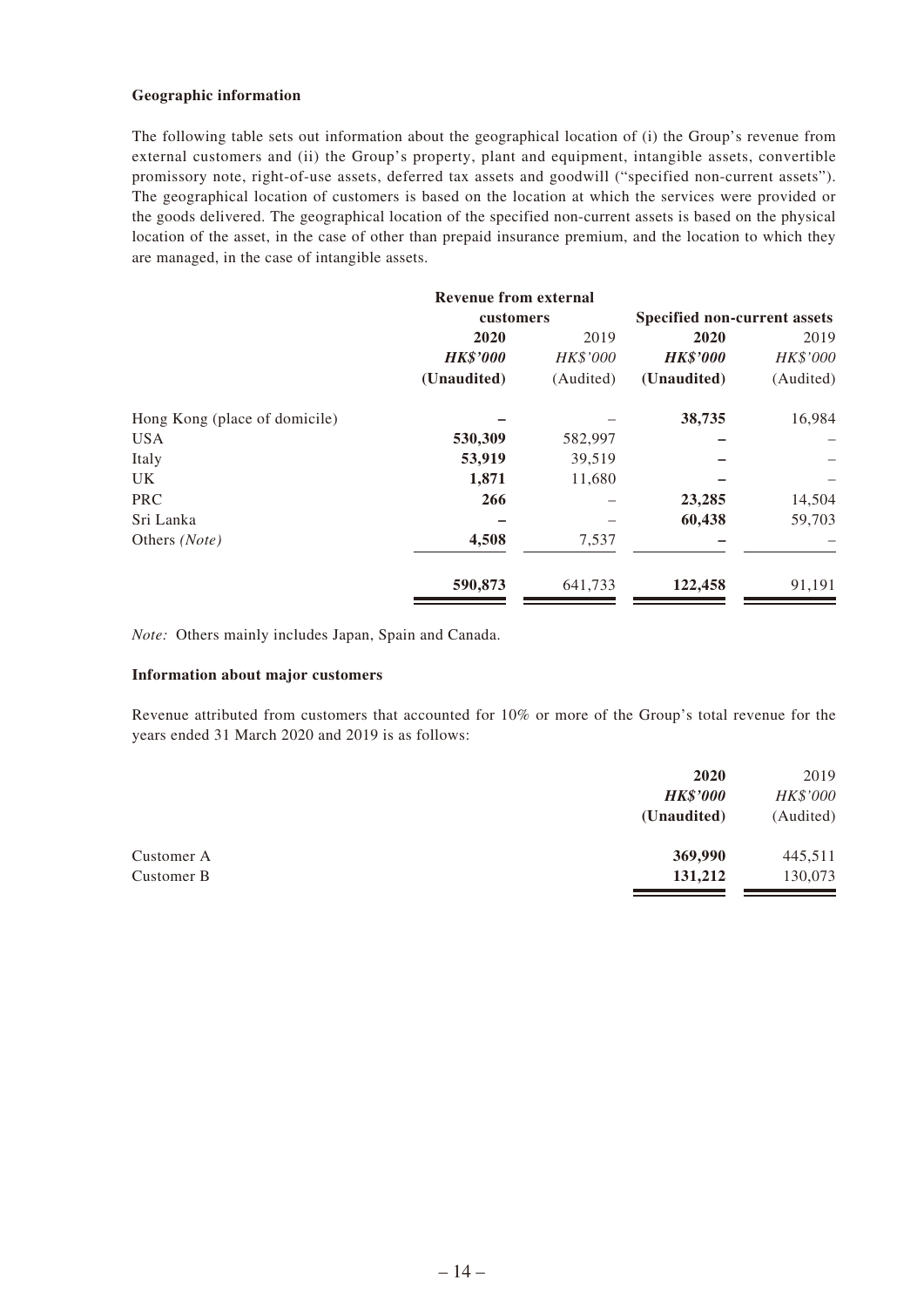#### **5. REVENUE**

#### **Disaggregation of revenue**

Disaggregation of revenue from contracts with customers by significant category of revenue is as follows:

|                                                                              | 2020            | 2019      |
|------------------------------------------------------------------------------|-----------------|-----------|
|                                                                              | <b>HK\$'000</b> | HK\$'000  |
|                                                                              | (Unaudited)     | (Audited) |
| Revenue from contracts with customers within the scope of<br><b>HKFRS 15</b> |                 |           |
| Sales of garments                                                            | 590,034         | 641,733   |
| Licensing and related income                                                 | 839             |           |
|                                                                              | 590,873         | 641,733   |
| Major products and services                                                  |                 |           |
| Outerwear                                                                    | 268,866         | 242,126   |
| <b>Bottoms</b>                                                               | 198,621         | 249,076   |
| Tops                                                                         | 43,042          | 32,980    |
| Others (Note)                                                                | 80,344          | 117,551   |
|                                                                              | 590,873         | 641,733   |
| Timing of revenue recognition:                                               |                 |           |
| At a point in time                                                           | 590,873         | 641,733   |
| Transferred over time                                                        |                 |           |
|                                                                              | 590,873         | 641,733   |

*Note:* Others products mainly includes dresses, suits, gown, scarf, jumpsuits, vests and licensing income.

The Group's revenue represents the net invoiced value of goods sold and licensing income which recognised in accordance with accounting policy.

The following table provides information about trade receivables from contracts with customers.

|                                      | 2020            | 2019      |
|--------------------------------------|-----------------|-----------|
|                                      | <b>HK\$'000</b> | HK\$'000  |
| (Unaudited)                          |                 | (Audited) |
| Trade receivables ( <i>Note 12</i> ) | 137,323         | 152,891   |
|                                      |                 |           |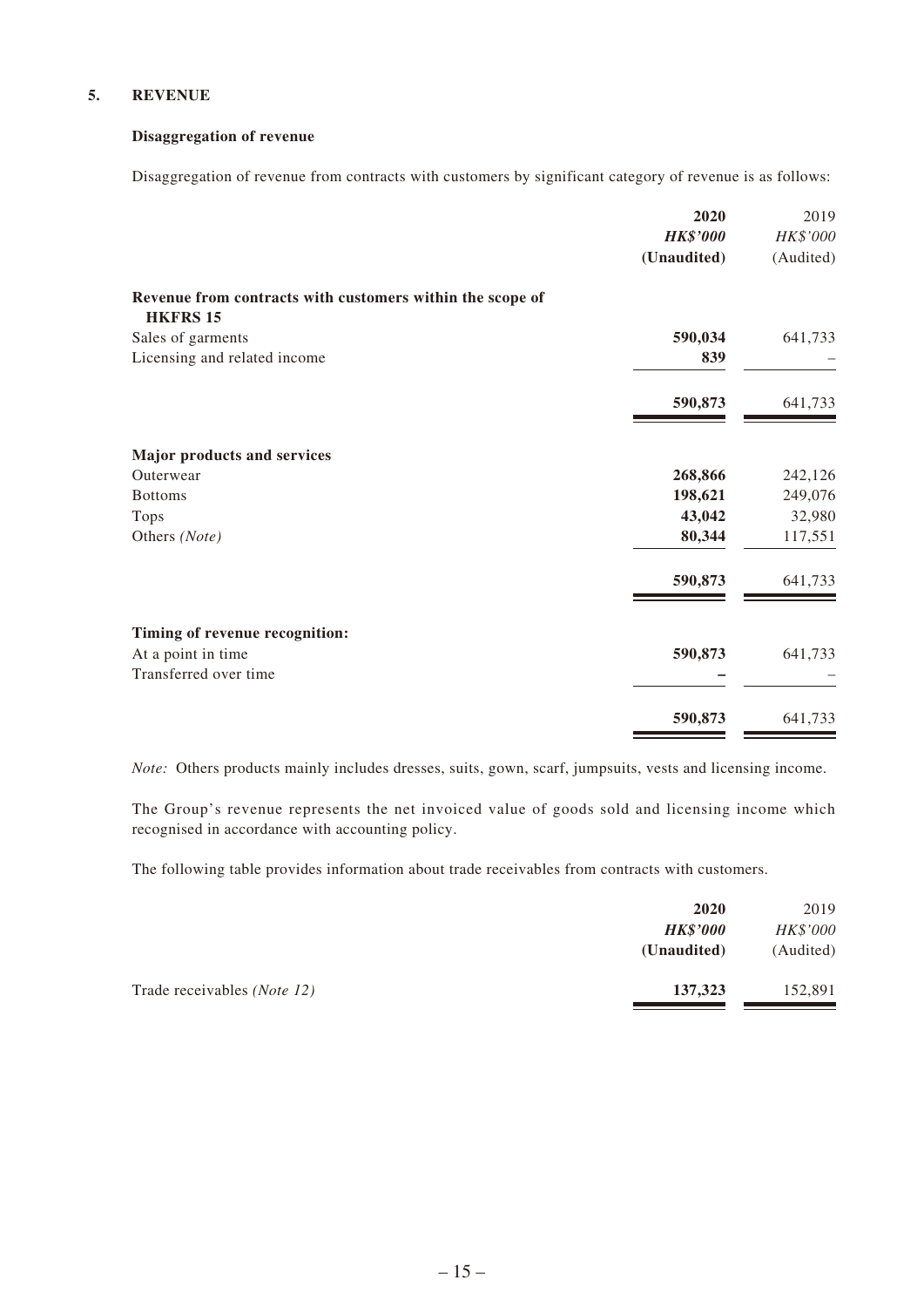### **6. OTHER REVENUE**

|                      | 2020            | 2019      |
|----------------------|-----------------|-----------|
|                      | <b>HK\$'000</b> | HK\$'000  |
|                      | (Unaudited)     | (Audited) |
| Bank interest income | 466             | 82        |
| Sample sales income  | 2,874           | 3,789     |
| Claims income        | 424             | 936       |
| Government grant     | 66              |           |
|                      | 3,830           | 4,807     |

# **7. OTHER GAINS AND LOSSES, NET**

The Group's other gains and losses, net, recognised during the reporting period are as follows:

| 2020<br><b>HK\$'000</b><br>(Unaudited) | 2019<br><b>HK\$'000</b><br>(Audited) |
|----------------------------------------|--------------------------------------|
| (53,067)                               | (515)                                |
| (2,387)                                |                                      |
| 169                                    | 2                                    |
| (390)                                  | 251                                  |
| (1,805)                                |                                      |
| 915                                    | 660                                  |
| (56, 565)                              | 398                                  |
|                                        |                                      |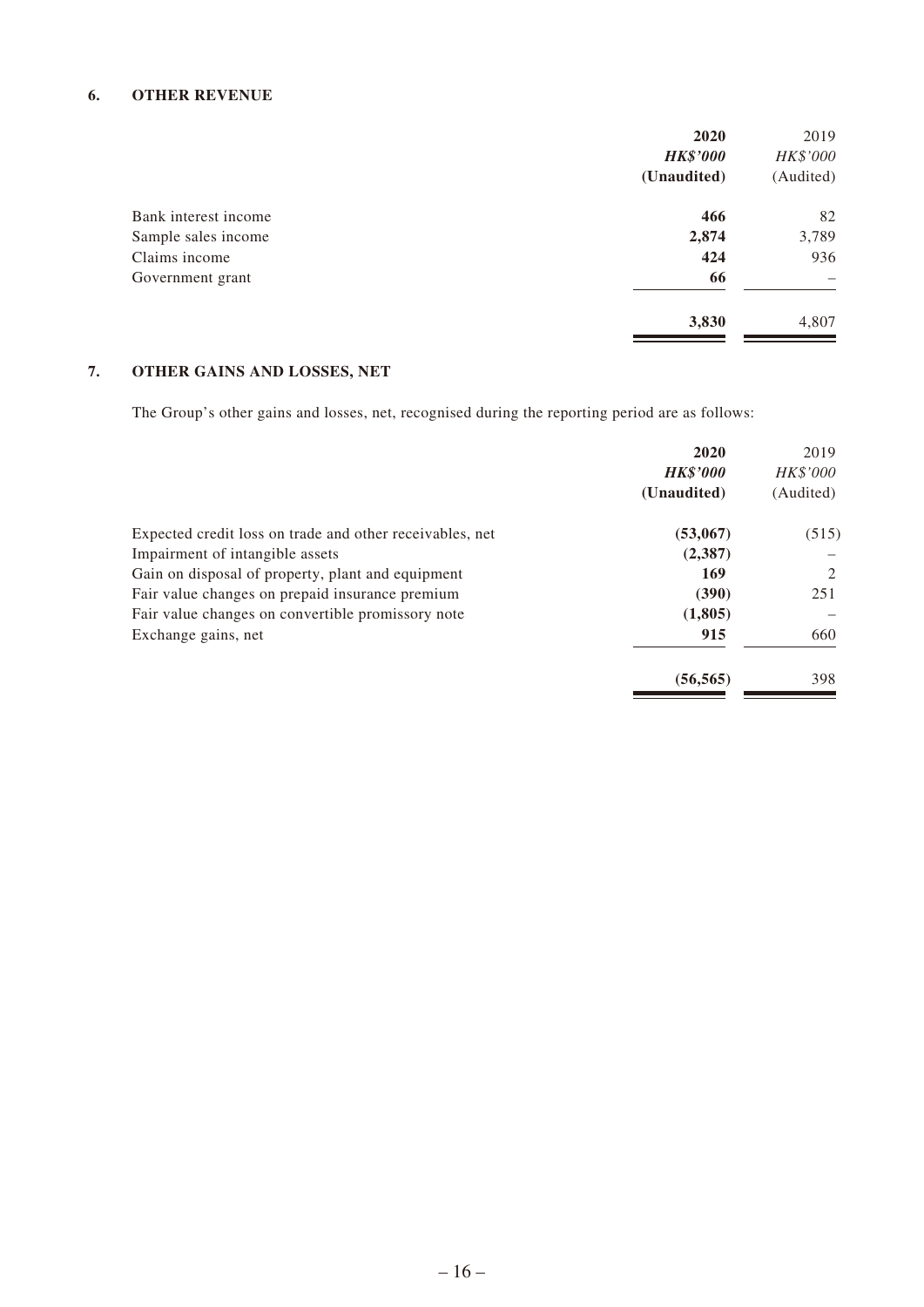#### **8. LOSS BEFORE INCOME TAX EXPENSE**

The Group's operating loss is arrived at after charging/(crediting):

|                                                                   | 2020            | 2019      |
|-------------------------------------------------------------------|-----------------|-----------|
|                                                                   | <b>HK\$'000</b> | HK\$'000  |
|                                                                   | (Unaudited)     | (Audited) |
| Auditor's remuneration                                            | 1,180           | 1,180     |
| Depreciation charges:                                             |                 |           |
| $-$ property, plant and equipment ( <i>Note</i> (i))              | 9,669           | 11,618    |
| - right-of-use assets                                             | 9,447           |           |
| Amortisation of payment for leasehold land held for own use under |                 |           |
| operating lease (Note (ii))                                       |                 | 578       |
| Fair value changes on prepaid insurance premium                   | 390             | (251)     |
| Fair value changes on convertible promissory note                 | 1,805           |           |
| Impairment of intangible assets                                   | 2,387           |           |
| Expected credit loss on trade and other receivables               | 53,067          | 515       |
| Cost of inventories recognised as expense (Note (iii))            | 479,501         | 548,829   |
| Listing expenses                                                  |                 | 8,937     |
| Short-term leases expenses                                        | 404             |           |
| Total minimum lease payments for leases previously classified as  |                 |           |
| operating leases under HKAS 17 in respect of                      |                 |           |
| - Motor vehicles                                                  |                 | 531       |
| - Land and buildings                                              |                 | 4,475     |
| Employee costs ( <i>Note</i> $(iv)$ )                             | 143,472         | 137,879   |

(i) Depreciation charges of HK\$6,805,000 (2019: HK\$7,874,000) included in direct operating costs and HK\$2,864,000 (2019: HK\$3,744,000) included in general and administrative expenses.

(ii) Amortisation charges of nil (2019: HK\$357,000) included in direct operating costs and nil (2019: HK\$221,000) included in general and administrative expenses.

- (iii) Cost of inventories recognised as expense includes HK\$130,093,000 (2019: HK\$140,680,000) of subcontracting charge, depreciation, amortisation charges, staff cost and manufacturing overhead, which are also included in the respective total amounts disclosed above for each types of expenses.
- (iv) Employee costs of HK\$79,025,000 (2019: HK\$77,518,000) included in direct operating costs; HK\$19,585,000 (2019: HK\$20,855,000) included in selling and distribution costs; and HK\$44,862,000 (2019: HK\$39,506,000) included in general and administrative expenses.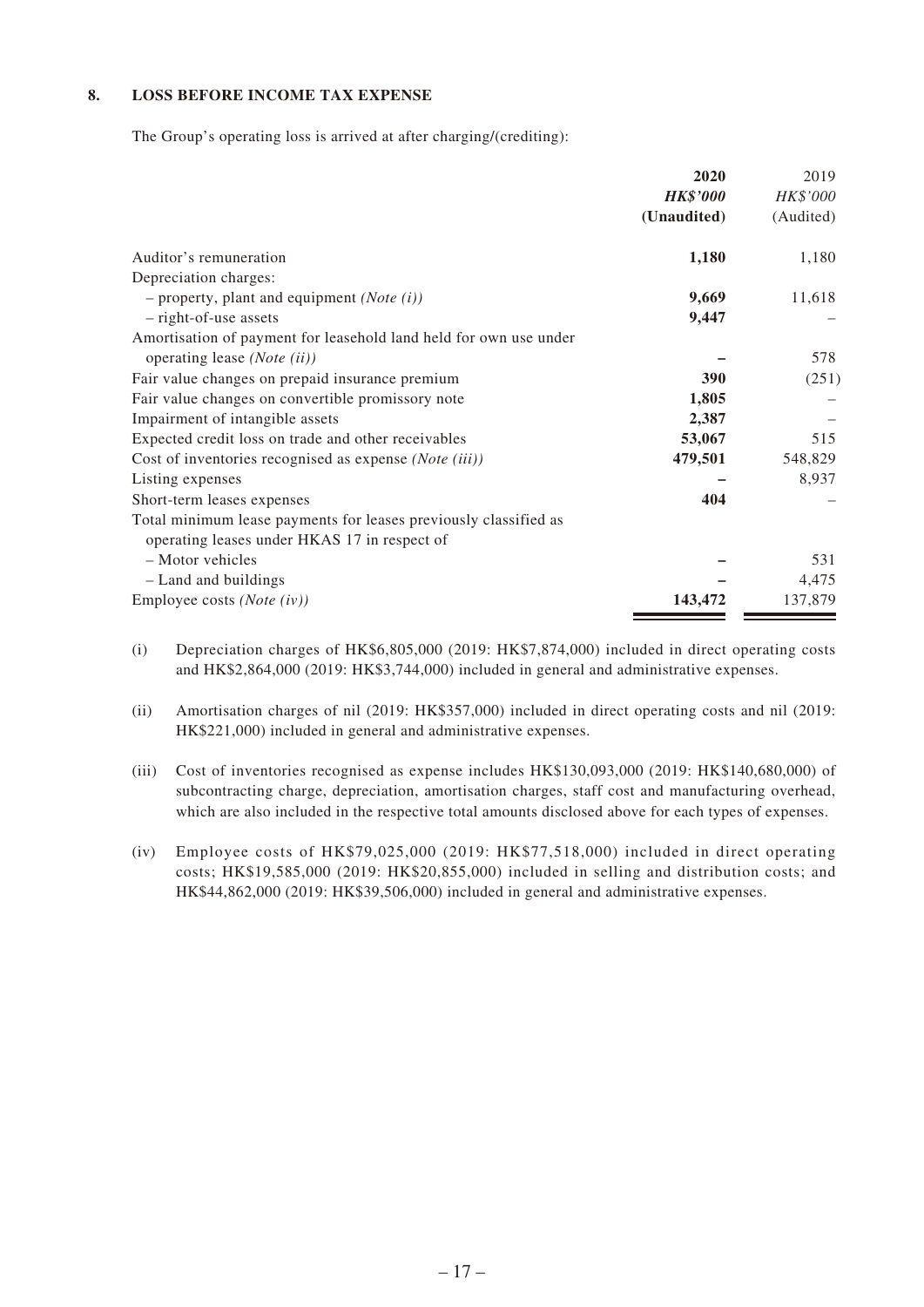#### **9. INCOME TAX (CREDIT)/EXPENSE**

The amount of income tax (credit)/expense in the consolidated statements of profit or loss and other comprehensive income represents:

|                                           | 2020            | 2019      |
|-------------------------------------------|-----------------|-----------|
|                                           | <b>HK\$'000</b> | HK\$'000  |
|                                           | (Unaudited)     | (Audited) |
| Hong Kong profits tax                     |                 |           |
| - Current taxation                        |                 |           |
| - Under provision in prior years          | 663             | 360       |
|                                           | 663             | 360       |
| Overseas profits tax                      |                 |           |
| - Current taxation                        | 94              | 398       |
| $-$ (Over)/under provision in prior years | (213)           | 50        |
|                                           | (119)           | 448       |
| Deferred tax                              |                 |           |
| - Current year                            | (1,377)         | (260)     |
| Income tax (credit)/expense               | (833)           | 548       |

The Group is subject to income tax on an entity basis on profits arising in or derived from the tax jurisdictions in which members of the Group are domiciled and operate. Pursuant to the rules and regulations of the Cayman Islands, the Company incorporated in the Cayman Islands is not subject to any income tax.

For the year, Hong Kong profits tax for the Hong Kong subsidiaries has been provided at the rate of 16.5% (2019:16.5%) on the estimated assessable profits. A HK subsidiary of the Group has been entitled to a concessionary tax rate of 50% (2019: 50%) on the transactions made with a PRC subsidiary of the Group under the relevant contract processing arrangement. On 21 March 2018, the Hong Kong Legislative Council passed The Inland Revenue (Amendment) (No. 7) Bill 2017 (the "Bill") which introduces the two-tiered profits tax rates regime. The Bill was signed into law on 28 March 2018 and was gazetted on the following day. Under the two-tiered profits tax rates regime, the first HK\$2 million of profits of the qualifying group entity will be taxed at 8.25%, and profits above HK\$2 million will be taxed at 16.5%. The profits of group entities not qualifying for the two-tiered profits tax rates regime will continue to be taxed at a flat rate of 16.5%.

Pursuant to the income tax rules and regulations of the PRC, the provision for PRC Enterprise Income Tax ("EIT") of the subsidiary of the Group is calculated based on the statutory tax rate of  $25\%$  (2019:25%) on the assessable profits for the year.

The provision for Sri Lanka Corporate Income Tax is based on the statutory rate of 14% (2019: 14%) of the assessable profit of the Sri Lanka subsidiaries of the Group for the year as determined in accordance with the Sri Lanka's Inland Revenue Act No. 10 of 2006 which was effective on 31 March 2006.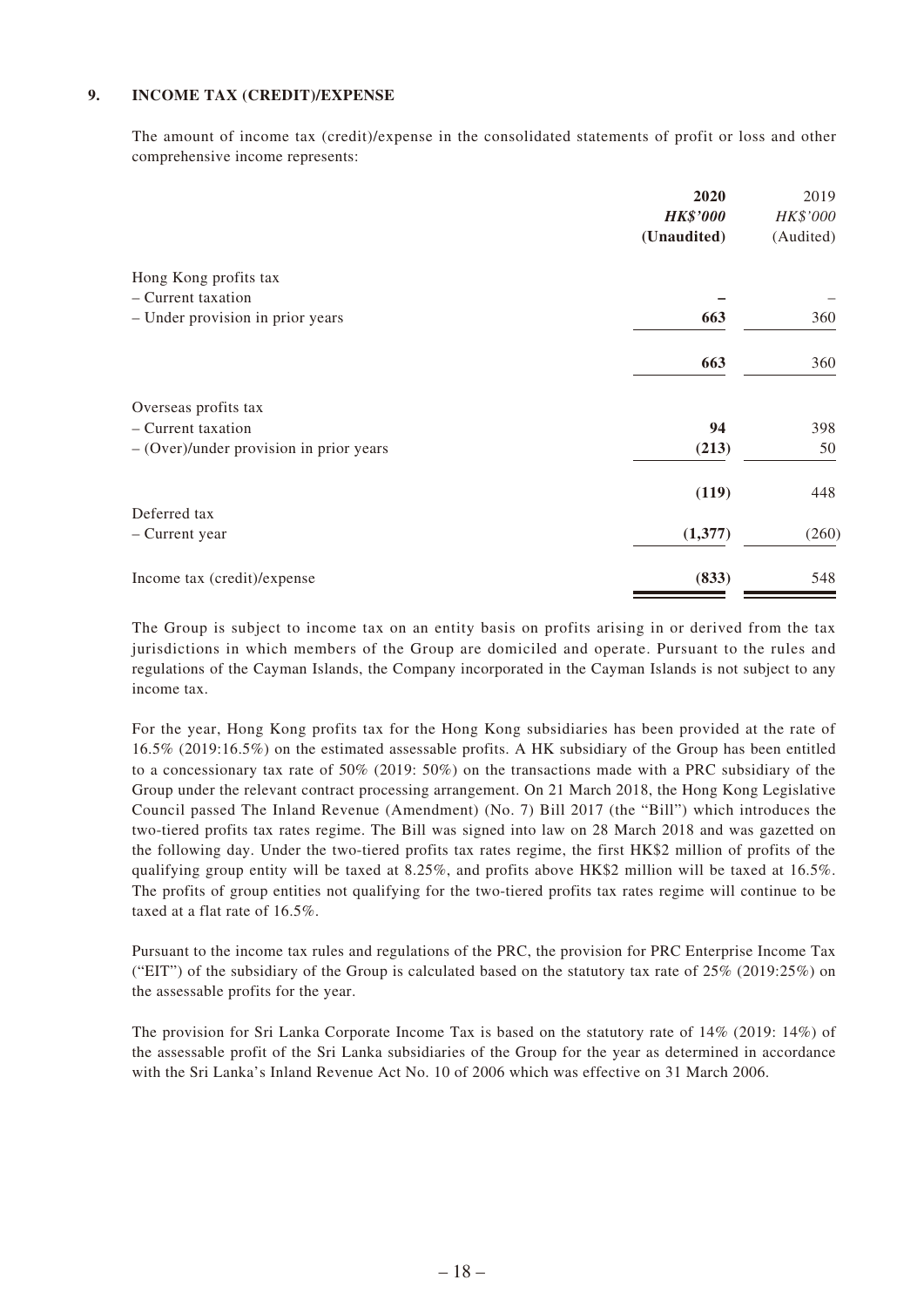The income tax (credit)/expense for the year can be reconciled to the loss before income tax expense per the consolidated statement of profit or loss and other comprehensive income as follows:

|                                                                            | 2020            | 2019      |
|----------------------------------------------------------------------------|-----------------|-----------|
|                                                                            | <b>HK\$'000</b> | HK\$'000  |
|                                                                            | (Unaudited)     | (Audited) |
| Loss before income tax                                                     | (59, 471)       | (22, 122) |
| Tax calculated at the profit tax rate of 16.5% applicable to profits       | (9, 813)        | (3,650)   |
| Effect of different tax rates of subsidiaries operating in other countries | (91)            | 350       |
| Effect of tax exemption and reduction                                      |                 | (207)     |
| Tax effect of expenses not deductible for tax purposes                     | 2,248           | 2,338     |
| Tax effect of revenue not taxable for tax purposes                         | (306)           | (1, 474)  |
| Under provision in respect of prior years                                  | 450             | 410       |
| Tax effect of temporary difference not recognised                          | 1,198           | 215       |
| Tax effect of tax losses not recognised                                    | 6,084           | 2,628     |
| Utilisation of tax losses previously not recognised                        | (603)           | (62)      |
| Income tax (credit)/expense                                                | (833)           | 548       |

#### **10. EARNINGS PER SHARE**

Basic loss per share is calculated by dividing the loss attributable to equity holders of the Company by the weighted average number of ordinary shares in issue during the years ended 31 March 2020 and 2019. The weighted average number of ordinary shares used for such purpose has been retrospectively adjusted for the effect of the issue of shares in connection with the capitalisation of shares which took place on 19 October 2018.

|                                                                | 2020            | 2019      |
|----------------------------------------------------------------|-----------------|-----------|
|                                                                | <b>HK\$'000</b> | HK\$'000  |
|                                                                | (Unaudited)     | (Audited) |
| <b>Earnings</b>                                                |                 |           |
| Loss attributable to owners of the Company for the purposes of |                 |           |
| calculations of basic loss per share                           | (58, 638)       | (22,670)  |
|                                                                | 2020            | 2019      |
|                                                                | 2000            | 000'      |
|                                                                | (Unaudited)     | (Audited) |
| Number of shares                                               |                 |           |
| Weighted average number of ordinary shares for the purposes of |                 |           |
| calculations of basic loss per share                           | 800,000         | 689,864   |

The weighted average number of ordinary shares for such purpose has been retrospectively adjusted for the effects of the issue of Shares in connection with the Reorganisation Issue and Capitalisation Issue.

The Company did not have any dilutive potential ordinary shares in issue for both 2020 and 2019.

#### **11. DIVIDEND**

The Board of directors do not recommend the payment of final dividend for the years ended 31 March 2020 and 2019.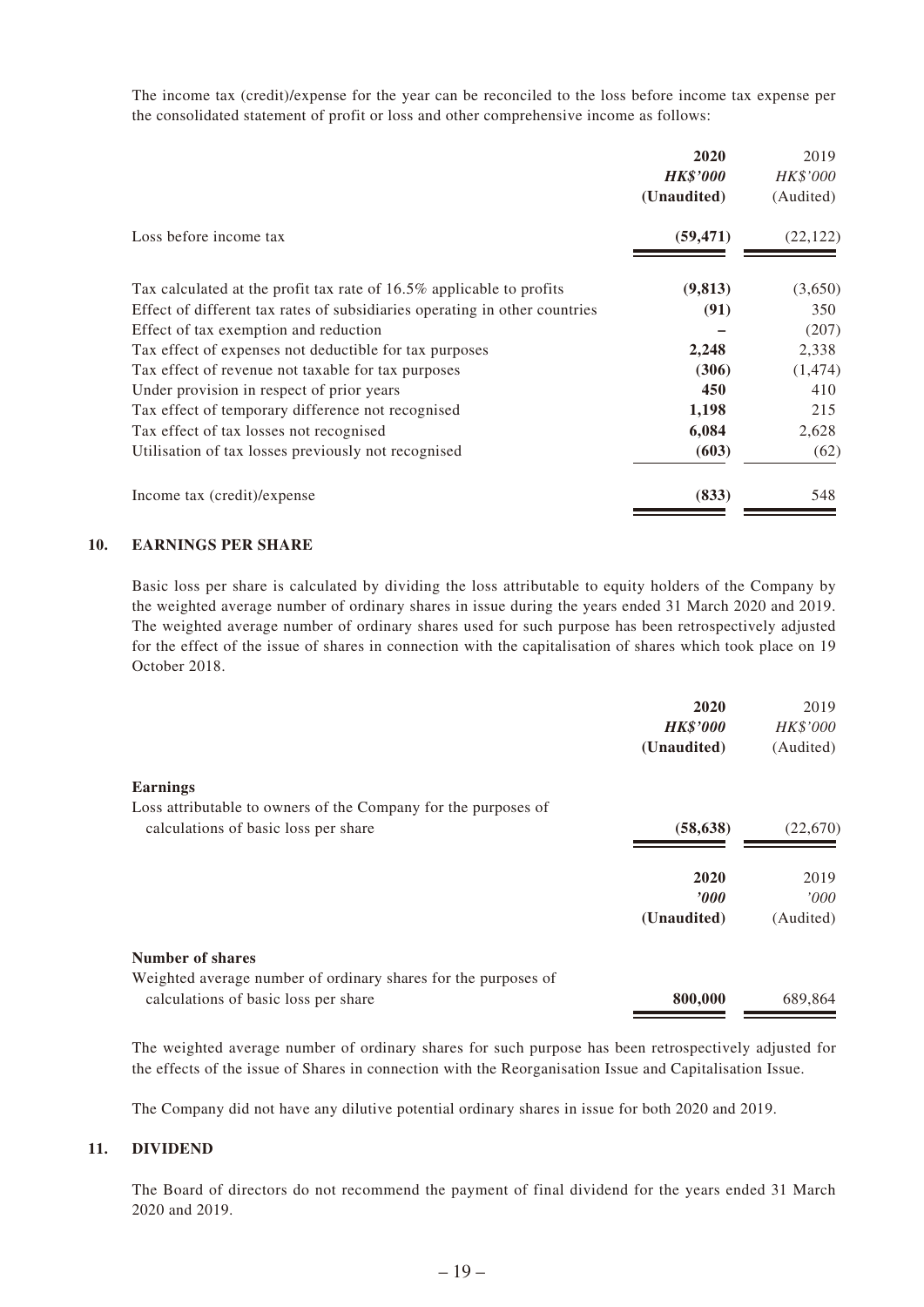#### **12. TRADE AND OTHER RECEIVABLES**

|                                                   | 2020            | 2019      |
|---------------------------------------------------|-----------------|-----------|
|                                                   | <b>HK\$'000</b> | HK\$'000  |
|                                                   | (Unaudited)     | (Audited) |
| Trade receivables                                 | 190,085         | 153,684   |
| Less: Loss allowances on trade receivables        | (52, 762)       | (793)     |
| Trade receivables, net (Note 5)                   | 137,323         | 152,891   |
| Prepayments                                       | 3,534           | 14,356    |
| Other receivables (Note)                          | 17,285          | 721       |
| Utilities and sundry deposits                     | 1,687           | 1,730     |
|                                                   | 22,506          | 16,807    |
| Less: Loss allowances on other receivables (Note) | (1,098)         |           |
|                                                   | 21,408          | 16,807    |
|                                                   | 158,731         | 169,698   |

*Note:* Included in other receivables, an amount of HK\$16,921,000 (equivalent to US\$2,175,000) (2019: Nil) is due from a non-related company which is a customer and the convertible note holder of the Group which has good business relationship with the Group as at 31 March 2020. The balance is unsecured, interest-free and repayable on demand.

Loss allowance for ECL of HK\$1,098,000 (2019: Nil) that has been recognised for other receivables under ECL model for the year ended 31 March 2020.

The ageing analysis of trade receivables, net of loss allowances at the end of reporting period, based on the invoice date, is as follows:

|               | 2020            | 2019      |
|---------------|-----------------|-----------|
|               | <b>HK\$'000</b> | HK\$'000  |
|               | (Unaudited)     | (Audited) |
| $0-30$ days   | 38,026          | 59,379    |
| $31-90$ days  | 57,511          | 76,677    |
| $91-365$ days | 35,765          | 16,162    |
| Over 365 days | 6,021           | 673       |
|               | 137,323         | 152,891   |

The directors consider that the fair values of trade receivables are not materially different from their carrying amounts because these amounts have short maturity periods on their inception.

The credit period granted to trade debtors ranges 0–90 days from the invoice dates. No significant change in the gross carrying amounts of trade receivable during the year contributed to changes in the loss allowance.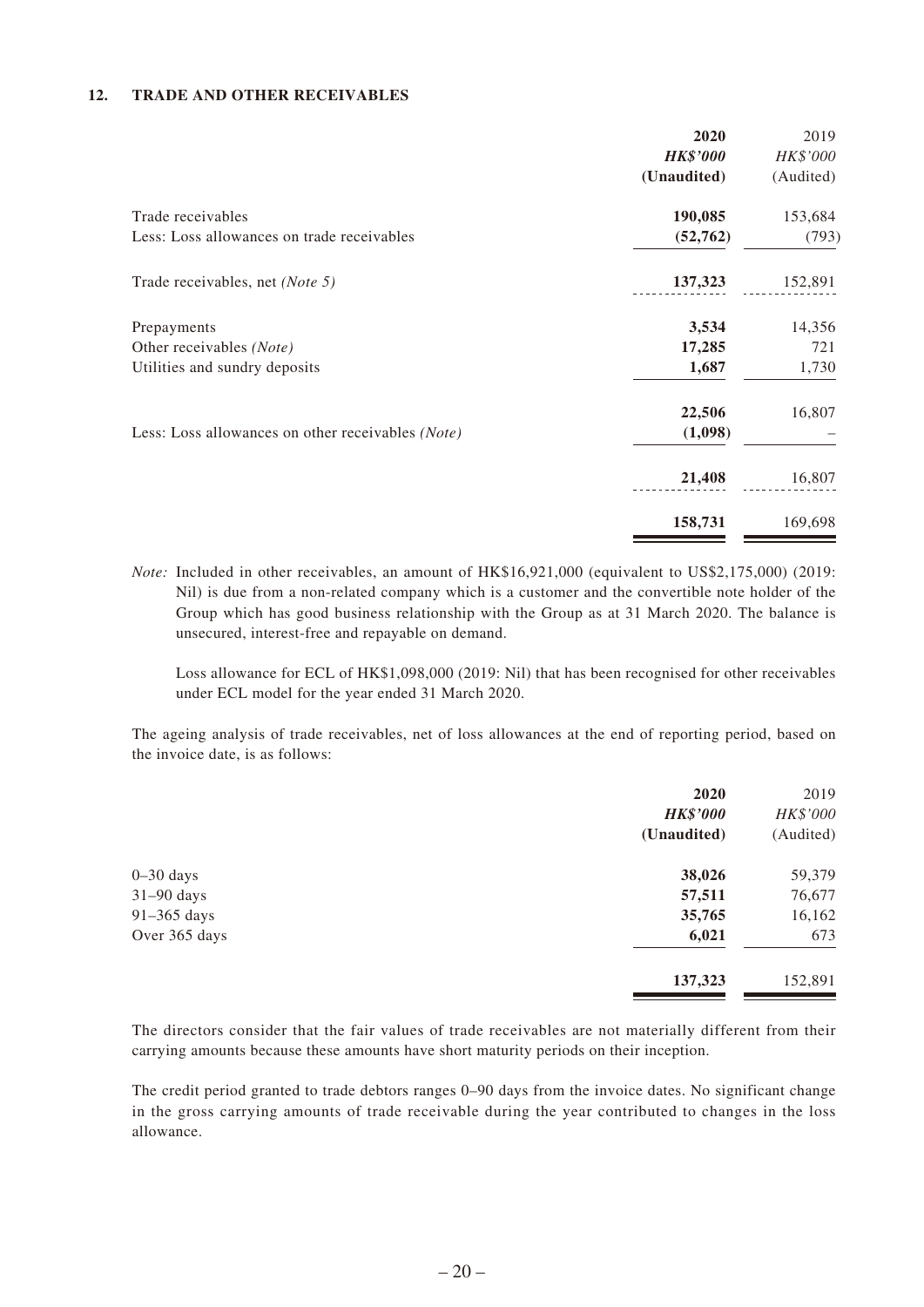#### **13. TRADE, BILLS AND OTHER PAYABLES**

|                             | 2020            | 2019      |
|-----------------------------|-----------------|-----------|
|                             | <b>HK\$'000</b> | HK\$'000  |
|                             | (Unaudited)     | (Audited) |
| Trade payables              | 21,644          | 40,407    |
| Bills payables              | 30,544          | 24,927    |
| Other payables and accruals | 13,421          | 11,971    |
|                             | 65,609          | 77,305    |
|                             |                 |           |

Bills payables have to be settled within three months from the date of issue.

The ageing analysis of trade payables based on invoice date are as follows:

|               | 2020            | 2019      |
|---------------|-----------------|-----------|
|               | <b>HK\$'000</b> | HK\$'000  |
|               | (Unaudited)     | (Audited) |
| $0 - 30$ days | 16,843          | 22,215    |
| $31-90$ days  | 3,554           | 18,057    |
| 91-365 days   | 1,244           | 106       |
| Over 365 days | 3               | 29        |
|               | 21,644          | 40,407    |
|               |                 |           |

Credit terms granted by the suppliers are generally 0–90 days. All amounts have short maturity periods on their inception and hence the carrying amounts of trade and other payables are considered to be a reasonable approximation to their fair values.

#### **14. LEASES**

HKFRS 16 was adopted on 1 April 2019 without restatement of comparative figures. For an explanation of the transitional requirements that were applied as at 1 April 2019, see Note  $2(a)$ .

#### **Nature of leasing activities (in the capacity as lessee)**

The Group has obtained the right to use properties as its administrative offices through tenancy agreements, comprise only fixed payments over the lease terms.

#### **Right-of-use Assets**

The analysis of the net book value of right-of-use assets by class of underlying asset is as follows:

|                                                                | As at           | As at       |
|----------------------------------------------------------------|-----------------|-------------|
|                                                                | 31 March        | 1 April     |
|                                                                | 2020            | 2019        |
|                                                                | <b>HK\$'000</b> | HK\$'000    |
|                                                                | (Unaudited)     | (Unaudited) |
| Leasehold land leased for own use, carried at depreciated cost | 22,829          | 23,329      |
| Properties leased for own use, carried at depreciated cost     | 14,709          | 22,646      |
|                                                                | 37,538          | 45,975      |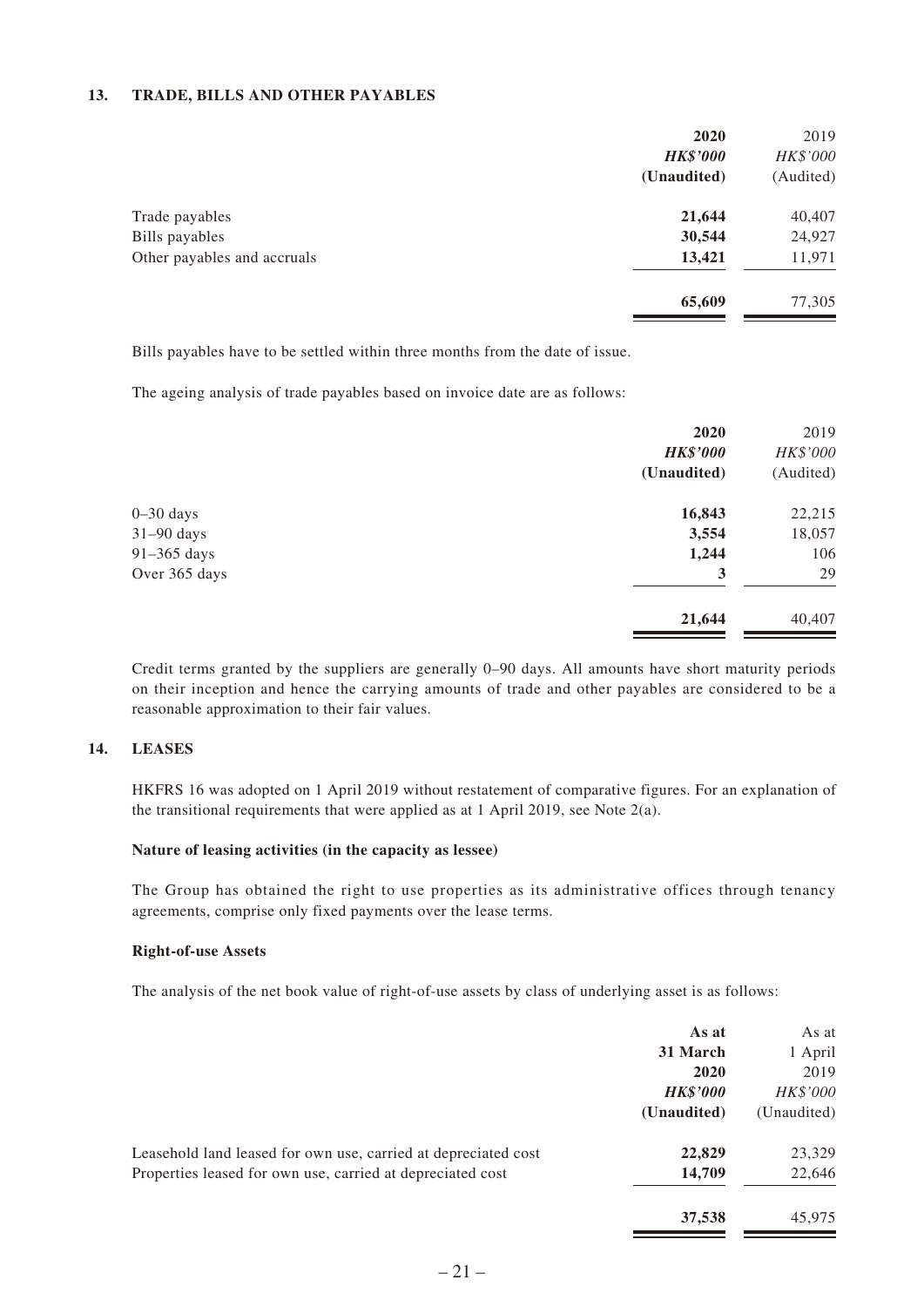During the year, additions to right-of-use assets were HK\$1,646,000. This amount related to the capitalised lease payments payables under new tenancy agreements.

### **Lease Liabilities**

| 31 March 2020         | <b>Buildings</b><br><b>HK\$'000</b><br>(Unaudited) |
|-----------------------|----------------------------------------------------|
|                       |                                                    |
| Opening balance       | 23,280                                             |
| Additions             | 1,646                                              |
| Interest expense      | 1,057                                              |
| Lease payments        | (9, 735)                                           |
| Exchange realignments | (726)                                              |
| Ending balance        | 15,522                                             |

Future lease payments are due as follows:

|                      | <b>Minimum</b>  |                                           |
|----------------------|-----------------|-------------------------------------------|
|                      | lease           |                                           |
| <b>Interest</b>      |                 | 31 March 2020                             |
|                      |                 |                                           |
| (Unaudited)          | (Unaudited)     |                                           |
| 676                  | 9,302           | Within one year                           |
| 6,585                | 13,481          | Later than one year but within five years |
| 7,261                | 22,783          |                                           |
|                      |                 |                                           |
|                      | Minimum         |                                           |
|                      | lease           |                                           |
| Interest             | payments        | 1 April 2019                              |
| HK\$'000             | HK\$'000        |                                           |
| (Unaudited)          | (Unaudited)     |                                           |
| 1,052                | 9,795           | Within one year                           |
| 6,974                | 21,511          | Later than one year but within five years |
| 8,026                | 31,306          |                                           |
| <b>Present value</b> | <b>HK\$'000</b> | payments<br><b>HK\$'000</b>               |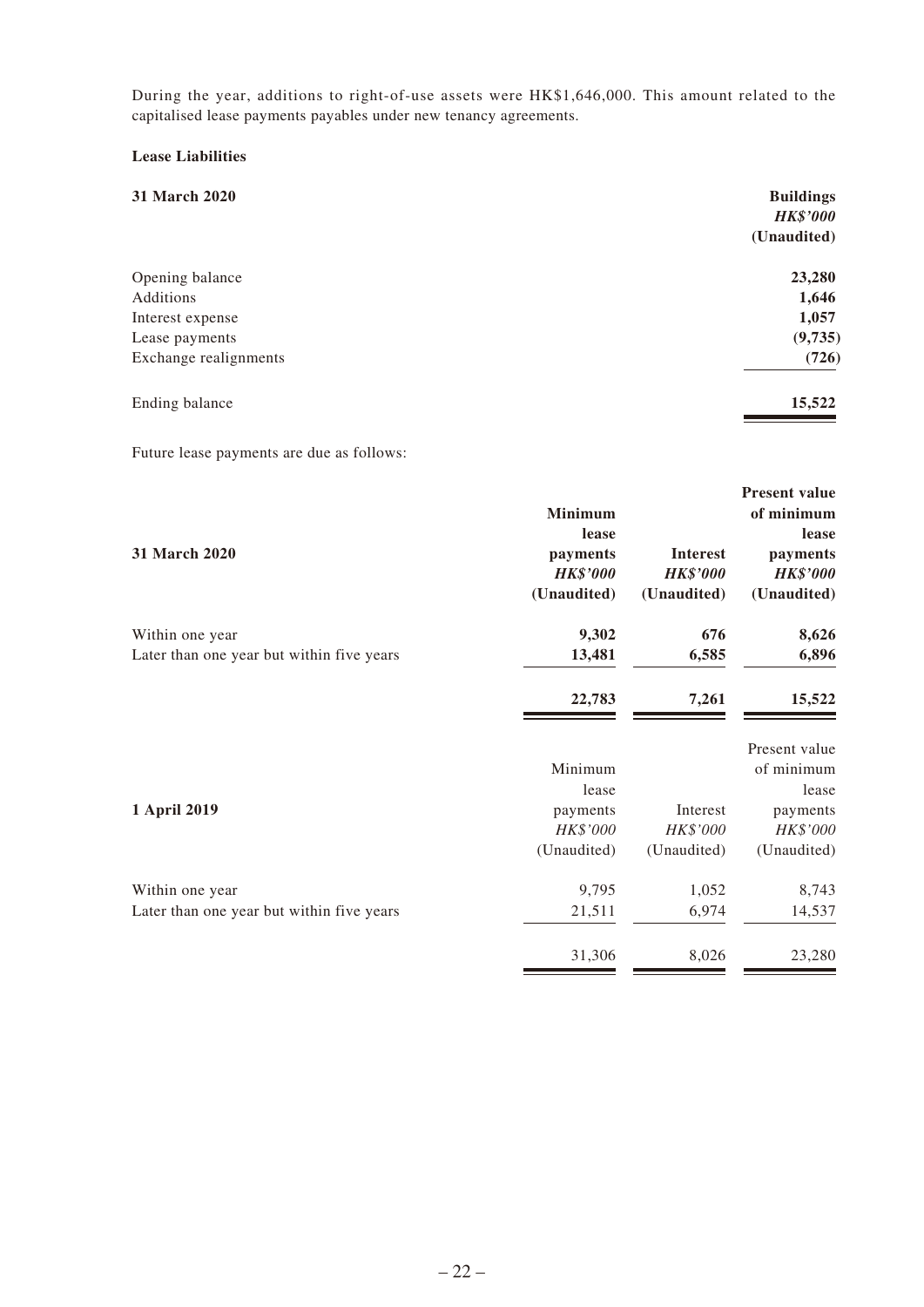*Note:* The Group has applied HKFRS 16 using the cumulative effect approach and adjusted the opening balance at 1 April 2019 to recognise leases liabilities relating to leases which were previously classified as operating leases under HKAS 17.

The present value of future lease payments are analysed as:

|                            | As at           | As at       |
|----------------------------|-----------------|-------------|
|                            | 31 March        | 1 April     |
|                            | 2020            | 2019        |
|                            | <b>HK\$'000</b> | HK\$'000    |
|                            | (Unaudited)     | (Unaudited) |
| <b>Current liabilities</b> | 8,626           | 8,743       |
| Non-current liabilities    | 6,896           | 14,537      |
|                            | 15,522          | 23,280      |
|                            |                 |             |

#### **Operating Lease Commitments**

#### *The Group as lessee*

As at 31 March 2019, the Group had commitments for future minimum lease payments under noncancellable operating leases which fall due as follows:

|                                                   | 2019      |
|---------------------------------------------------|-----------|
|                                                   | HK\$'000  |
|                                                   | (Audited) |
| Not later than one year                           | 10,395    |
| Later than one year and not later than five years | 13,864    |
| Later than five years                             | 8,981     |
|                                                   | 33,240    |

The Group leases a number of motor vehicles, office premises, facilities and leasehold land under operating leases. The leases run for an initial period of two to fifty years. None of the leases include contingent rentals.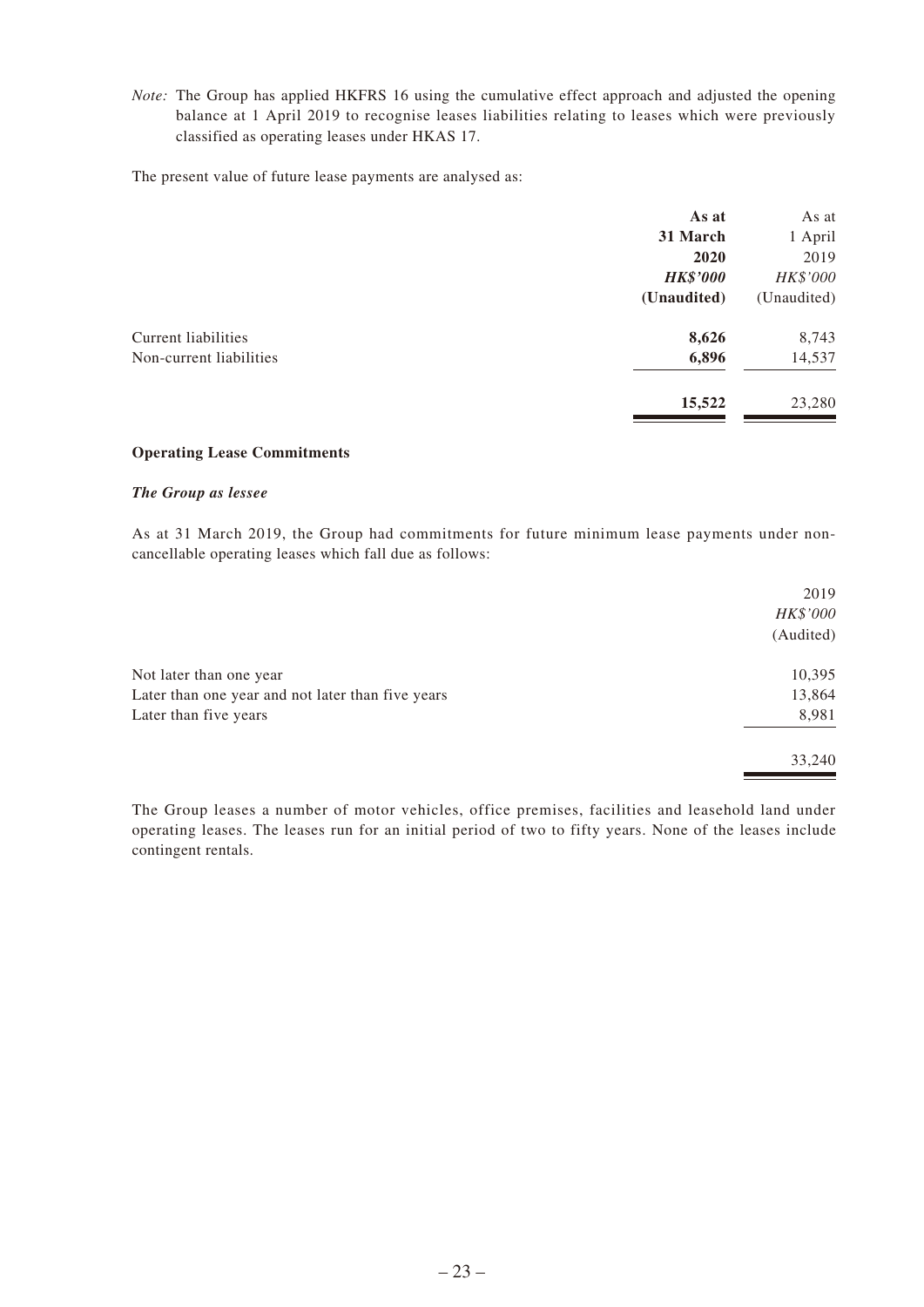#### **15. SUBSEQUENT EVENTS**

#### **Bankruptcy of a major customer**

On 4 May 2020, one of the Group's major customers (the "Customer") filed for bankruptcy protection under Chapter 11 of the U.S. Bankruptcy Code in the U.S. Bankruptcy Court for the Eastern District of Virginia in the United States of America. The Board considers and contemplates that the filing of Chapter 11 by the Customer may have an adverse impact on the business operations and financial position of the Group. On 28 May 2020, the Group and the major customer had concluded a trade and settlement arrangement to settle approximate US\$9,579,000 for the total amount owed as of 5 May 2020 to be settled within 4 months. As at 15 June 2020, the Group received approximately US\$4,211,000 settlement and the remaining balances is in the process of collecting the agreed settlement from the major customer.

#### **Outbreak of Coronavirus**

For the year ended 31 March 2020, the operating results of the Group has been affected by the outbreak of Coronavirus Disease 2019 (the "COVID-19 outbreak") in early 2020. A series of precautionary and control measures have been and continued to be implemented across the world, including certain level of restrictions and controls over the travelling of people and traffic arrangements, quarantine of certain residents, heightening of hygiene and epidemic prevention requirements in factories and offices and encouraged social distancing.

Certain retail stores customers and overseas OEM suppliers of the Group experienced difficulty in resuming their normal operations in the short term. Consequently, shipment schedules of certain goods have been postponed and the Group has been closely monitoring the status of the shipment. Certain cancellation of orders has taken place as of the date of this report. Based on the latest market situation, management expects the Group's business performance for the six months ending 30 September 2020 to be unfavourable.

In preparing the consolidated financial statements, the Group tested non-current assets including but not limited to intangible assets, goodwill, right-of-use assets and property, plant and equipment for impairment and the recoverable amount of the relevant CGUs exceeds its carrying amount, thus no provision for impairment is made. In performing this assessment, the Group estimated the present value of future cash flows of the CGUs based on the conditions of COVID-19 outbreak and its impact on the present value of estimated future cash flows of the CGUs.

Following the COVID-19 outbreak, the Group also expects to experience longer trade receivable turnover time, which may lead to an increase in the expected credit loss on trade receivables. As of the date of this report, the impacts of the COVID-19 outbreak on the Group's customers' financial positions and the macro-economic conditions as a whole are still uncertain, the Group is unable to quantify the related financial effects. The Group will pay close attention to the development of the COVID-19 outbreak, perform further assessment of its impact and take relevant measures where needed.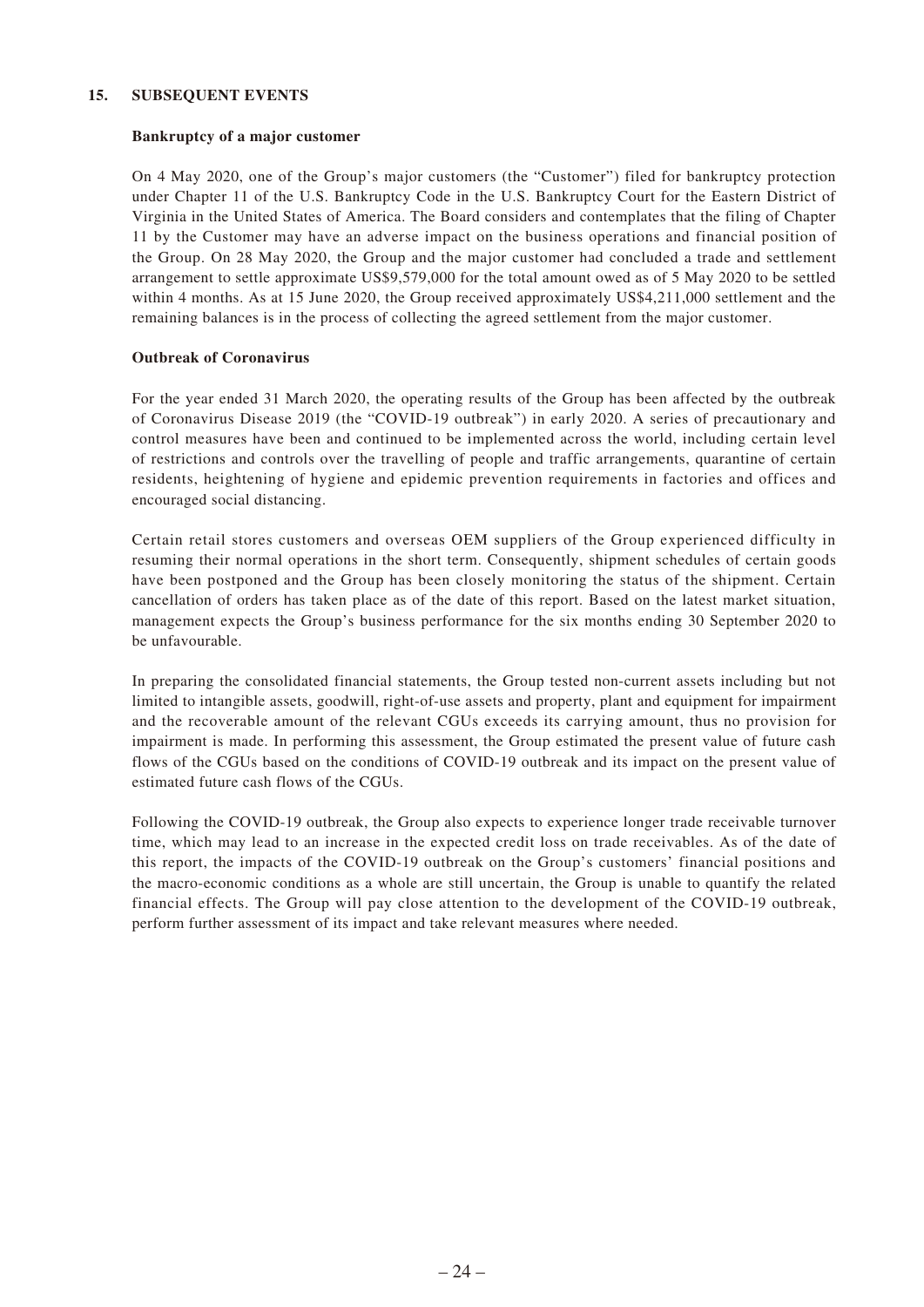## **MANAGEMENT DISCUSSION AND ANALYSIS**

### **COMPANY BACKGROUND**

Sterling Group Holdings Limited ("the Company") together with its subsidiaries ("the Group") is an apparel manufacturer headquartered in Hong Kong providing a one-stop apparel manufacturing solution for its customers. The Group manufactures a wide range of apparel products such as outerwear, bottoms, tops and other products. The majority of the customers are international apparel brands that are headquartered in the U.S. and certain European countries such as the U.K. with their products sold around the world. In particular, the Group has established a long standing relationship with its largest customer who is an international apparel brand headquartered in the U.S. since the 1990s. In recent years, the Group has actively diversified its customer base and product portfolio having secured several new customers, including a high-end fashion brand from U.S., a British online fashion retailer, a well-known U.K. luxury brand and an American retailer business outfitters division supplying flight crew uniforms for U.S. airlines. In March 2020, the Group has entered into a direct vendor agreement with a company listed on the NASDAQ Capital Market pursuant to which the Group has become the exclusive supplier of apparel products under its proprietary brands for five years.

As at 31 March 2020, the Group owned three production facilities; one located in the PRC and two in Sri Lanka.

The Company was successfully listed on the Main Board of the Stock Exchange of Hong Kong Limited ("SEHK") on 19 October 2018. The Listing represents an important milestone to the Group and will greatly benefit the Group's further development in the future.

### **BUSINESS REVIEW**

### **Financial Overview**

For the year ended 31 March 2020 (the "Year" or "current reporting period"), the Group's revenue decreased by about 7.9% to approximately HK\$590,873,000 from approximately HK\$641,733,000 for the year ended 31 March 2019. Sales to the United States, which is the major market of the Group, were seriously affected by the protracted trade war between China and the USA in 2019 and the outbreak of COVID-19 starting in early 2020. As a result of COVID-19, the lockdown of Sri Lanka and the Philippines, the principal locations of the Group's production facilities and subcontractors, had caused substantial negative impact to the production and delivery of orders in the first quarter of 2020. Notwithstanding the decrease in revenue for the Year, the gross profit margin of the Group increased from 14.5% to 18.8% as a result of lower outsourcing costs and higher product margin from more tailored apparels and the airline uniform program completed during the year. The loss for the Year amounted to approximately HK\$58,638,000 (2019: loss approximately HK\$22,670,000) chiefly due to the expected credit loss from the Group's major customer.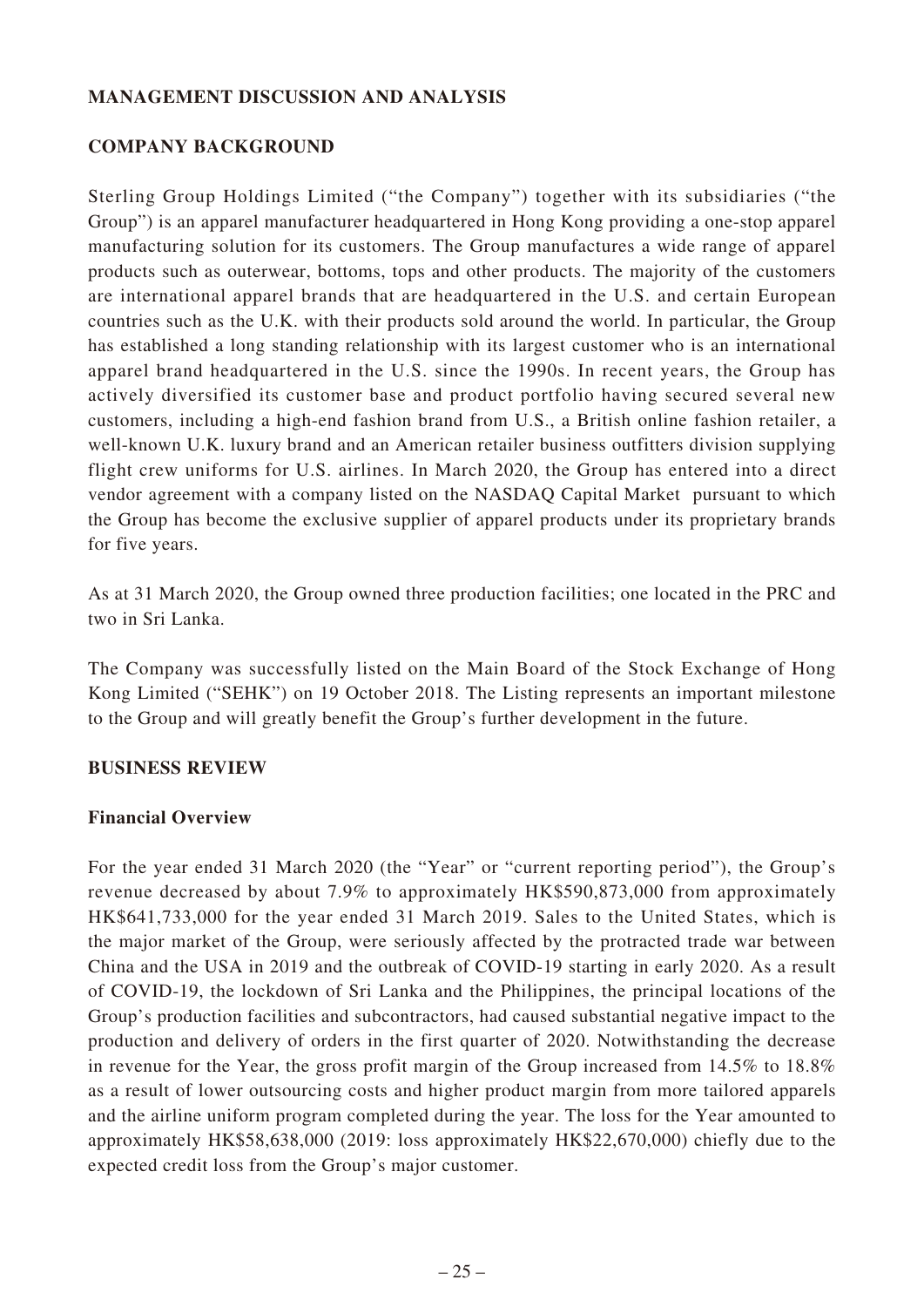The COVID-19 has seriously imperiled the financial position of a major customer of the Group leading to its filing of Chapter 11 protection on 4 May 2020. This customer has historically accounted for about 50% to 70% of the Group's total revenue for these few years. As of the date of petition, the total gross accounts receivable outstanding from this customer amounted to approximately US\$15 million or approximately HK\$120 million.

Furthermore, the COVID-19 outbreak has caused widespread lockdown of businesses in the U.S., stay-at-home orders in many states and drastically dampened the consumer's propensity to spend, hurting or potentially hurting many of the retailers in the U.S. market including the Group's customers. Due to this severe economic contraction in the U.S., a significant increase in the allowance for expected credit loss (the "ECL") including the impact of the Chapter 11 filing was recognised on the trade and other receivables held by the Group. The total expected credit loss on trade and other receivables (both individual and collective basis) increased from approximately HK\$515,000 for the year ended 31 March 2019 to approximately HK\$53,067,000 for the year ended 31 March 2020. Impairment of intangible assets, the J Peterman trademark, and fair value changes on the convertible promissory note ("CPN") to JP Outfitters, in the amount of approximately HK\$2,387,000 and HK\$1,805,000 respectively were recorded as of 31 March 2020 as a result of a generally more severe economic environment. Both the recoverable amounts of the trademark and fair value of CPN were determined by reference to the valuation reports issued by an independent valuer. By excluding the exceptional items for the Year of expected credit losses on trade and other receivables, and impairment of intangible assets and fair value change of CPN, the Group recorded a net loss of approximately HK\$1,379,000 and an EBITDA\* of approximately HK\$26,809,000 for the Year, compared with a net loss of approximately HK\$22,670,000 and an EBITDA\* (after adding back non-recurring listing expenses) of approximately HK\$6,995,000 for the same period in 2019. Had it not been for the outbreak of COVID-19, the Group would have achieved a significant improvement in operating performance for the Year ended 31 March 2020.

# **DIVIDEND**

The Company did not recommend the declaration of final dividend for the year ended 31 March 2020 (2019: Nil).

<sup>\*</sup> *EBITDA represents the profit before income tax expense, adding back finance costs, depreciation and amortization of payment for leasehold land held for own use under operating lease. The use of EBITDA has certain limitations because it does not reflect all items of income and expenses that affect the operations. The term EBITDA is not defined under the Hong Kong Financial Reporting Standards ("HKFRS"), and EBITDA is not a measure of profit and total comprehensive income or liquidity presented in accordance with HKFRS.*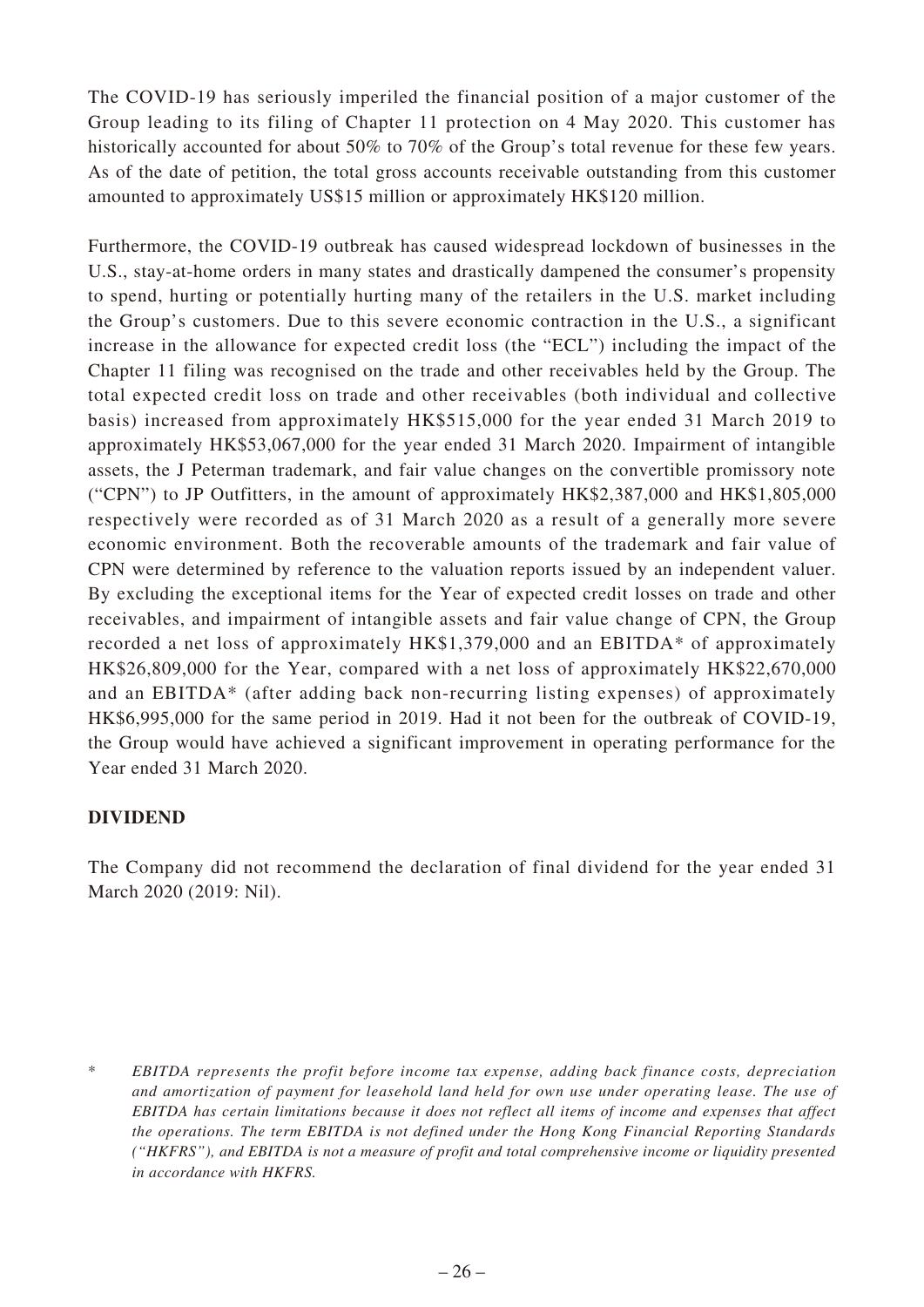## **Sales by Product Categories**

The Group's apparel products can generally be divided into four categories, namely (i) outerwear (which includes mainly jackets, coats and blazers and are chiefly made from wool and wool blend), (ii) bottoms (which include pants, shorts and skirts, and are chiefly made from cotton, wool and wool blend), (iii) tops (which include mainly shirts, blouses and tank tops, and are chiefly made from cotton, polyester, triacetate and lyocell) and (iv) other products (which include mainly dresses, suits, gown scarf, jumpsuits and vests, and are chiefly made of cotton, wool and wool blend).

During the Year, the sales volume of the Group amounted to approximately 2,750,600 pieces of finished apparel products (2019: approximately 3,830,000 pieces). The decrease in sales volume is mainly attributable to the decrease in bottoms. The sales volume of bottoms decreased by approximately 40.3% from approximately 2,297,000 pieces for the year 31 March 2019 to approximately 1,372,000 pieces for the Year, reflecting a significant change in product mix as a major portion of our own manufacturing capacity in Sri Lanka was dedicated to the airline uniform program compared with the larger volume and lower-priced cotton shorts and pants program of the previous year. The overall average selling price per piece of all apparel products in the Year was approximately HK\$214.5 vs. HK\$167.6 in previous year. The average selling price per piece of outerwear, bottoms, tops and others amounted to approximately HK\$309.3, HK\$144.8, HK\$218.4 and HK\$259.5 respectively for the year ended 31 March 2020, and approximately HK\$334.3, HK\$108.4, HK\$180.3 and HK\$l9l.4 respectively for the year ended 31 March 2019.

## **Selling and Distribution Costs**

Selling and distribution costs for the Year decreased by approximately 7.6% to approximately HK\$37,923,000 (2019: approximately HK\$41,048,000). It was in line with the decrease in sales turnover in the current Year.

## **General and Administrative expenses**

General and administrative expenses for the Year were approximately HK\$70,280,000, representing an increase of approximately HK\$8,023,000 from that of approximately HK\$62,257,000 for the year ended 31 March 2019. The higher expenses mainly stemmed from increases in people and other overhead costs as the Group increased its production in-house vs. outsourcing because a greater proportion of our products in the current year requires own manufacturing due to the higher requirement in construction, fit and quality such as the airline uniform program.

## **Finance Costs**

The group's finance costs increased by approximately 24.1% from approximately HK\$7,984,000 for the year ended 31 March 2019, to approximately HK\$9,905,000 for the Year. The increase in finance costs was mainly due to increase in the interest in lease liabilities upon adoption of HKFRS 16 and the Group's borrowings during the Year.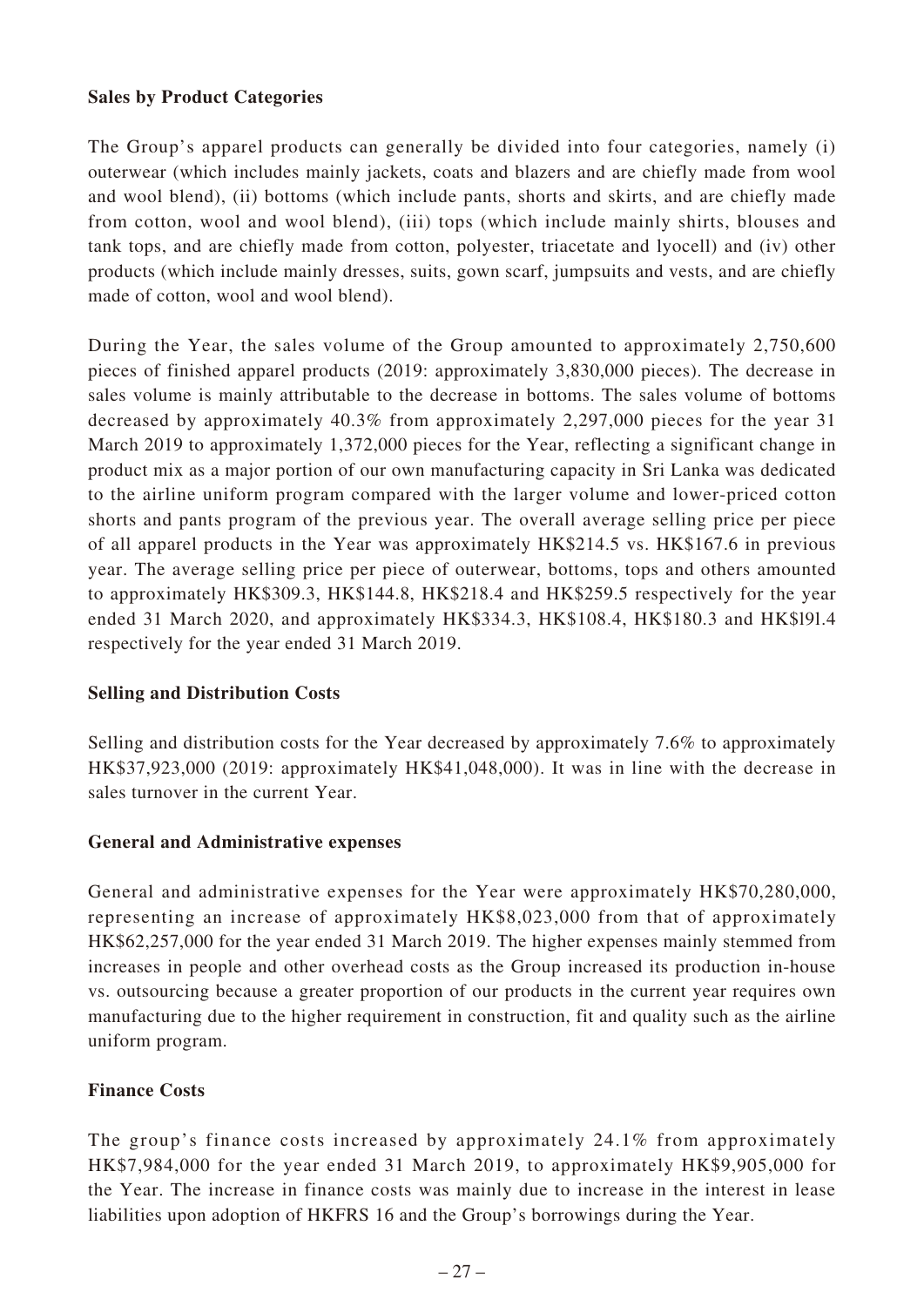### **Income tax expenses**

Due to the loss incurred by the Group, there was an income tax credit of approximately HK\$833,000 for the Year (2019: income tax expense approximately HK\$548,000)

## **Financial Position**

As at 31 March 2020, the Group's cash and cash equivalents amounted to approximately HK\$47,836,000 (2019: approximately HK\$75,687,000). The decrease was mainly due to the delay in settlement of trade receivables by customers due to tighter credit conditions during COVID-19 period.

Bank borrowing increased by approximately HK\$40,996,000 (approximately 21.5%) to approximately HK\$231,439,000 as at 31 March 2020 (2019: approximately HK\$190,443,000). It was mainly attributable to the utilisation of a US\$1,400,000 loan for the acquisition of intellectual property, the issuance of a US\$500,000 convertible promissory note to JP Outfitters, total capital expenditures of approximately HK\$14,162,000 during the Year.

# **OUTLOOK**

The year ahead is likely to be one full of challenges as COVID-19, which was first reported in China in early 2020, still shows no signs of being under control with the recent surge in new cases around the world, especially in the U.S. where its consumption demand drives a significant portion of apparel exports from the Asian countries. This pandemic has already caused widespread distress in the economy, more particularly in the retail sector as social distancing, business lockdown and stay-at-home orders are implemented everywhere. The Group encountered its own difficulty as a major customer filed Chapter 11 protection in the U.S. on 4 May 2020. However, it is widely anticipated that this customer will emerge from this heavily pre-negotiated Chapter 11 restructuring in about September 2020 as planned. The major impact of this restructuring is to convert all its bank debts into equity. As one of its important critical vendors going forward, the Group anticipates that future business with this customer will be relatively free of the credit risk once associated with a heavy debt load and its renewal after this restructuring.

In the last few years, the Group while serving the needs of its existing customers has also focused on diversifying its customer base. From a very high sales concentration of over 90% with this major customer for many years, we have reduced its proportion of our total sales revenue to a range of 50% to 70% since about four years ago. Just in the last twelve months, we have added five new customers which are at various stages of starting up, order-processing and actual bulk shipments. However, we do not expect a meaningful contribution from these new customers to the Group's sales turnover until after spring/summer 2021, not only because of the long selling cycle in the OEM manufacturing business but most retailers also have unsold inventory left over from spring/summer 2020 when the world was in the throes of the pandemic. Furthermore, the worldwide economic contraction from the impact of the pandemic continues to dampen retail spending and otherwise curtail/defer the buy plan of most apparel retailers. So, 2020 is the year to batten down the hatches.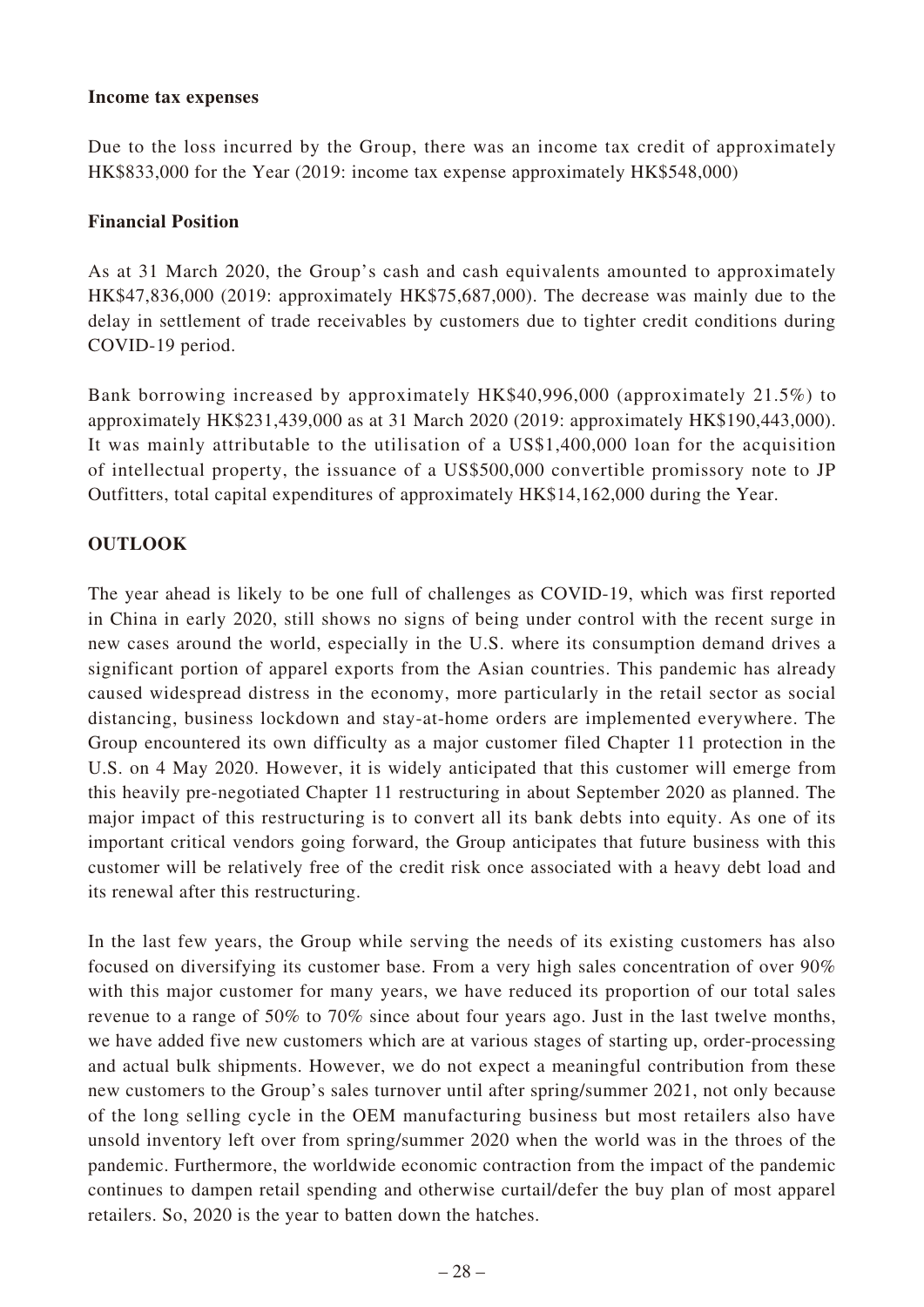Against this backdrop of uncertainty, the Group has continued to shape its cost structure to meet the expected decrease in demand from its customers. Following the reduction in force ("**RIF**") in our China factory last year, the Group's Sri Lanka factory will also see RIF of about 300 employees, which commenced immediately after the lockdown in May 2020. A more severe retrenchment is planned for the Hong Kong head office reducing one third of its office space and RIF of 30 employees effective 30 June 2020, about one third of its headcount, as the Company migrate most of its merchandizing function to the Panyu office. In addition, the staff that remains will see their salaries further adjusted downward up to 33.3% to reflect the harsh economic environment the Company is faced with as every country struggles to recover from the impact of COVID-19. The annual savings of our austerity measures is estimated to be in excess of approximately HK\$20,000,000.

We will continue to look for ways to expand our sources of revenue while paring down our expenses. The Company, having endured the financial pressure from the Chapter 11 restructuring of its major customer, is committed to rebuilding from its base.

# **LIQUIDITY, CAPITAL RESOURCES AND CAPITAL STRUCTURE**

The Company manages its capital structure with the objectives of ensuring that the businesses of the Group can continue to maintain a sustainable growth and providing a long term reasonable return to its Shareholders. The Group's financial position remained healthy and stable. It is anticipated that the Group has sufficient working capital to fund its future working capital, capital expenditure and other cash requirements. As at 31 March 2020, the Group had cash and bank balances amounting to approximately HK\$47,836,000 (31 March 2019: approximately HK\$75,687,000), and current assets and current liabilities of approximately HK\$242,304,000 (as at 31 March 2019: approximately HK\$286,084,000) and HK\$306,787,000 (as at 31 March 2019: approximately HK\$268,016,000) respectively. It should be noted that the current liabilities balance as at 31 March 2020 included approximately HK\$13,603,000 (2019: approximately HK\$23,739,000), the total of amounts due after one year but were included as current liabilities because of the Payment on Demand clause in bank loan documents.

As at 31 March 2020, there were bank borrowings of approximately HK\$231,439,000 (as at 31 March 2019: approximately HK\$190,443,000) and unutilized bank facilities of approximately HK\$155,041,000. These bank borrowings obtained and repaid are mainly denominated in Hong Kong dollar and US dollar. As at 31 March 2020, the Group's interest-bearing bank borrowings carried mainly variable rate borrowings with annual interest rate of 1.1% to 5.0% per annum.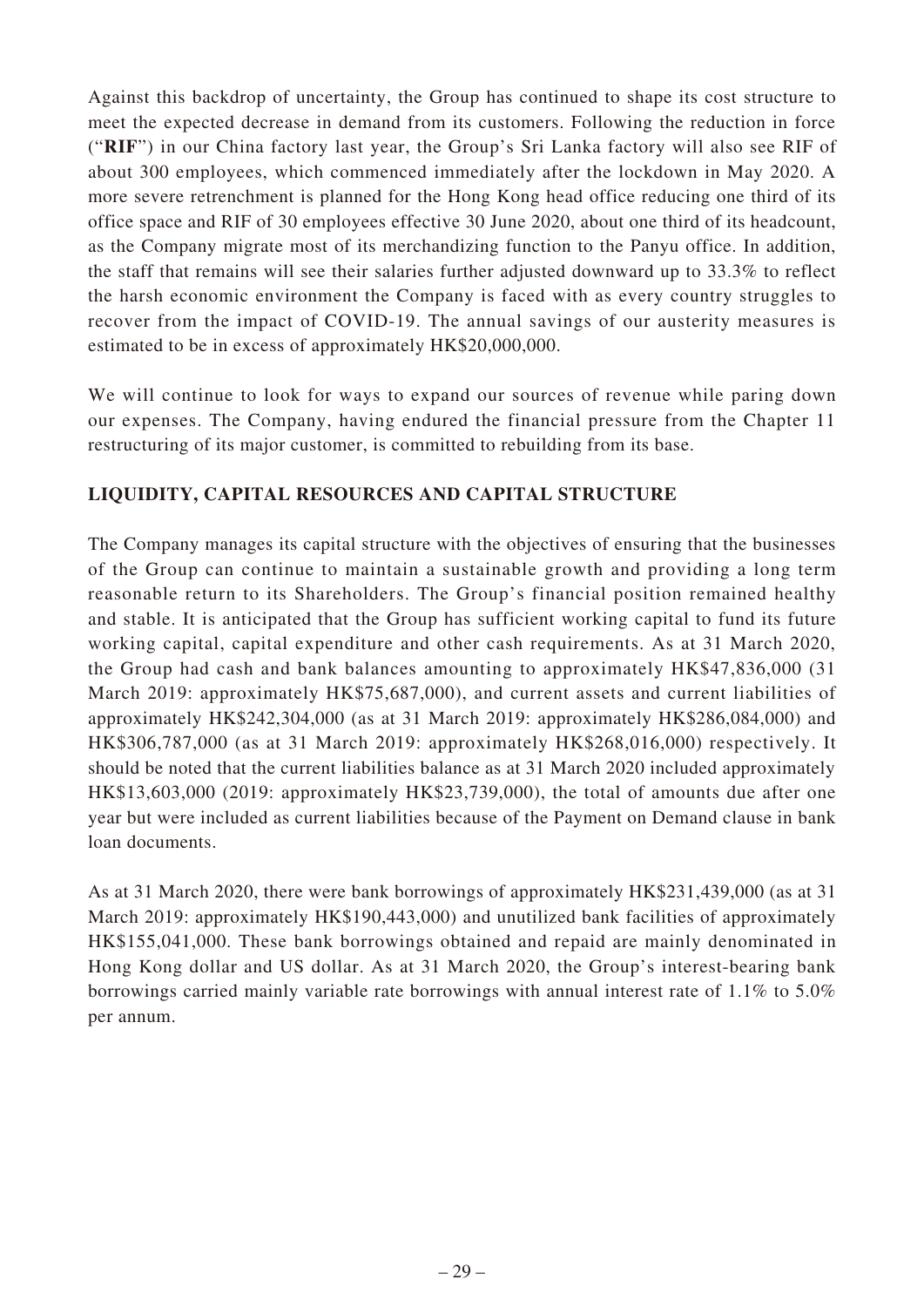## **GEARING RATIO**

As at 31 March 2020, the gearing ratio of the Group, based on total interest-bearing liabilities (primarily bank borrowings) to total equity (including all capital and reserves) of the Company was approximately 408.2% (31 March 2019: approximately 164.8%). The increase in gearing ratio was mainly attributable to the decrease in equity as a result of the large increase in expected credit loss from the Chapter 11 filing of the Group's major customer and the increase in bank borrowing also largely as a result of the same disruption in cash inflow during the Year.

# **PLEDGE OF ASSETS**

The bank borrowings of the Group are secured by (a) certain assets of the Group, (b) the asset of a related company which share common directors and shareholders of the Group, and (c) the personal guarantees of the two controlling shareholders, one of their spouses who's also a director, and a related party of the other controlling shareholder who together with that controlling shareholder jointly owns a related company.

# **SIGNIFICANT INVESTMENT, MATERIAL ACQUISITIONS AND DISPOSALS OF SUBSIDIARIES, ASSOCIATES AND JOINT VENTURES**

On 31 May 2019, an indirect wholly-owned subsidiary of the Company entered into an intellectual Property Purchase Agreement with the seller, JP Outfitters, LLC, pursuant to which the seller has agreed to sell, convey, transfer and assign certain intellectual property rights to the buyer for a cash consideration of US\$1,400,000. Concurrently, the buyer, as the licensor, and the seller, as the licensee, entered into a License agreement, pursuant to which the licensor grants to the licensee the rights to use the licensor's intellectual property to manufacture, sell and distribute products in the territory as defined in the license agreement for a certain royalty fee based on sales with a minimum annual amount equal to US\$120,000. Additional details of the transaction can be found in the Company's announcement on 31 May 2019.

## **EMPLOYEES AND REMUNERATION POLICY**

As at 31 March 2020, the Group employed approximately 2,279 full-time employees (as at 31 March 2019: approximately 2,087 full-time employees) in Hong Kong, the PRC and Sri Lanka. The Group recognises the importance of maintaining good relationship with its employees and retaining competent staff to ensure operational efficiency and effectiveness. The remuneration packages offered to the Group's employees are based on market conditions and each employee's qualifications, relevant experience, position and seniority. The Group conducts review on salary increments, bonuses and promotions based on the performance of each employee. The Group provides on-the-job training to its new employees. During the year ended 31 March 2020, the Group had not experienced any strike, any significant problems with its employees or other material labour disputes which had materially disrupted its operation during such period, and has not experienced any difficulties in the recruitment of experienced and skilled staff.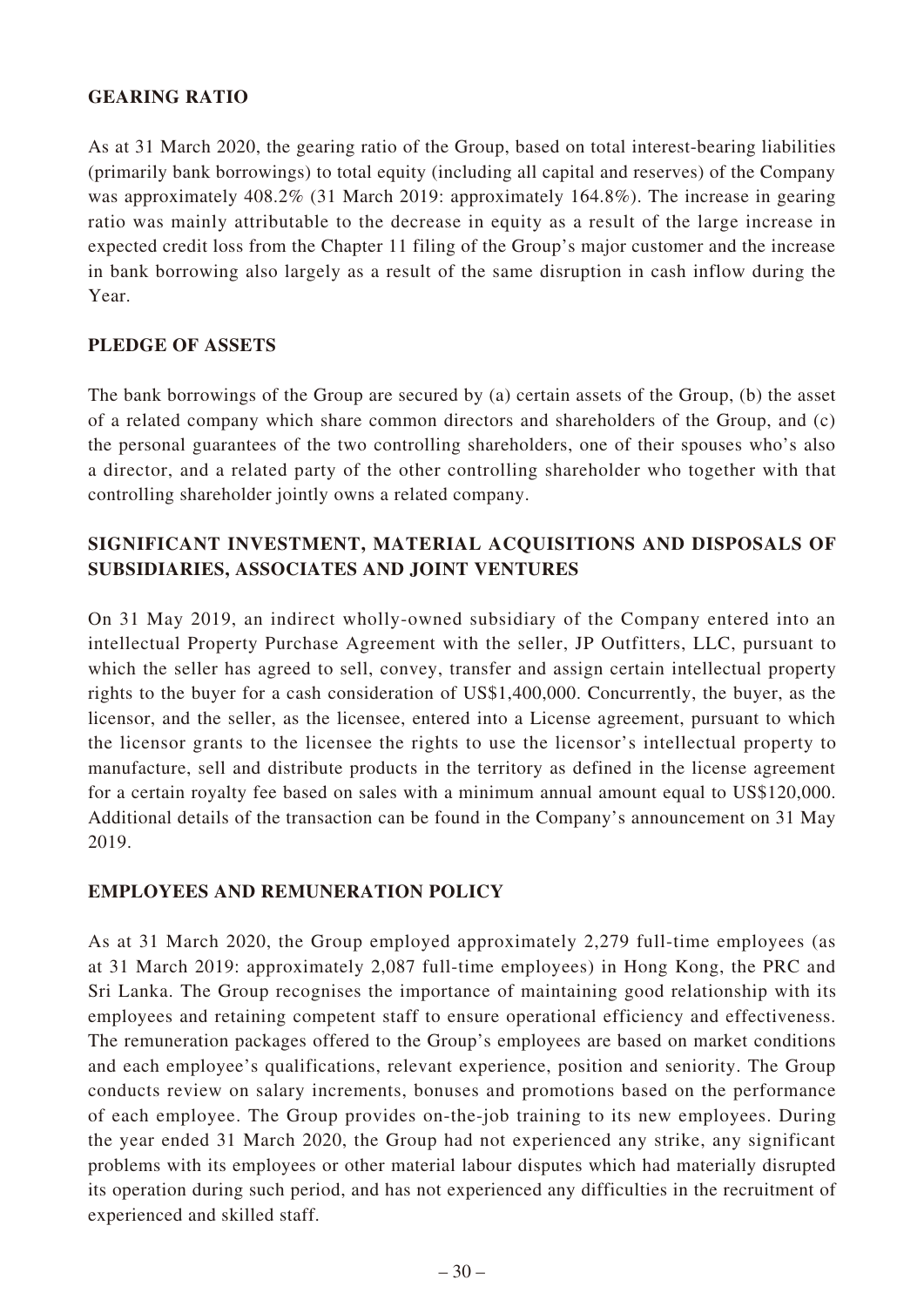The Group had implemented a 30% reduction in the salary of all the employees, and directors' fees for a period of 3 months with effect from 1 April 2020. In addition, in June 2020, the Group had conducted a staff retrenchment to reduce the number of employees and people cost in Hong Kong while migrating some of the functions in the Hong Kong office to the Group's factories in China and Sri Lanka.

# **TREASURY POLICIES AND FOREIGN CURRENCY EXPOSURE**

The business activities and operations of the Group are located mainly in Hong Kong, Mainland China and Sri Lanka. It carries out foreign currency transactions in United States Dollars ("US\$"), Euro ("EUR"), Renminbi ("RMB") and Sri Lankan Rupees ("LKR"), which expose the Group to foreign currency risks. The Group currently does not have a foreign currency hedging policy but maintains a conservative approach to foreign currency management to ensure its exposure to fluctuations in foreign exchange rates is minimized.

# **CAPITAL COMMITMENTS AND CONTINGENT LIABILITIES**

At 31 March 2020, the Group has no capital commitment and contingent liabilities.

# **OTHER INFORMATION**

# **USE OF PROCEEDS FROM THE INITIAL PUBLIC OFFERING**

On 19 October 2018 (the "Listing Date"), the shares of the Company (the "Shares") were listed on the Main Board of SEHK. The Group intends to apply the proceeds from the issuance 200,000,000 Shares at the offer price of HK\$0.40 per Share (the "Share Offer") in accordance with the proposed applications set out in the section headed "Future Plans and Use of Proceeds", in the prospectus dated 29 September 2018 (the "Prospectus").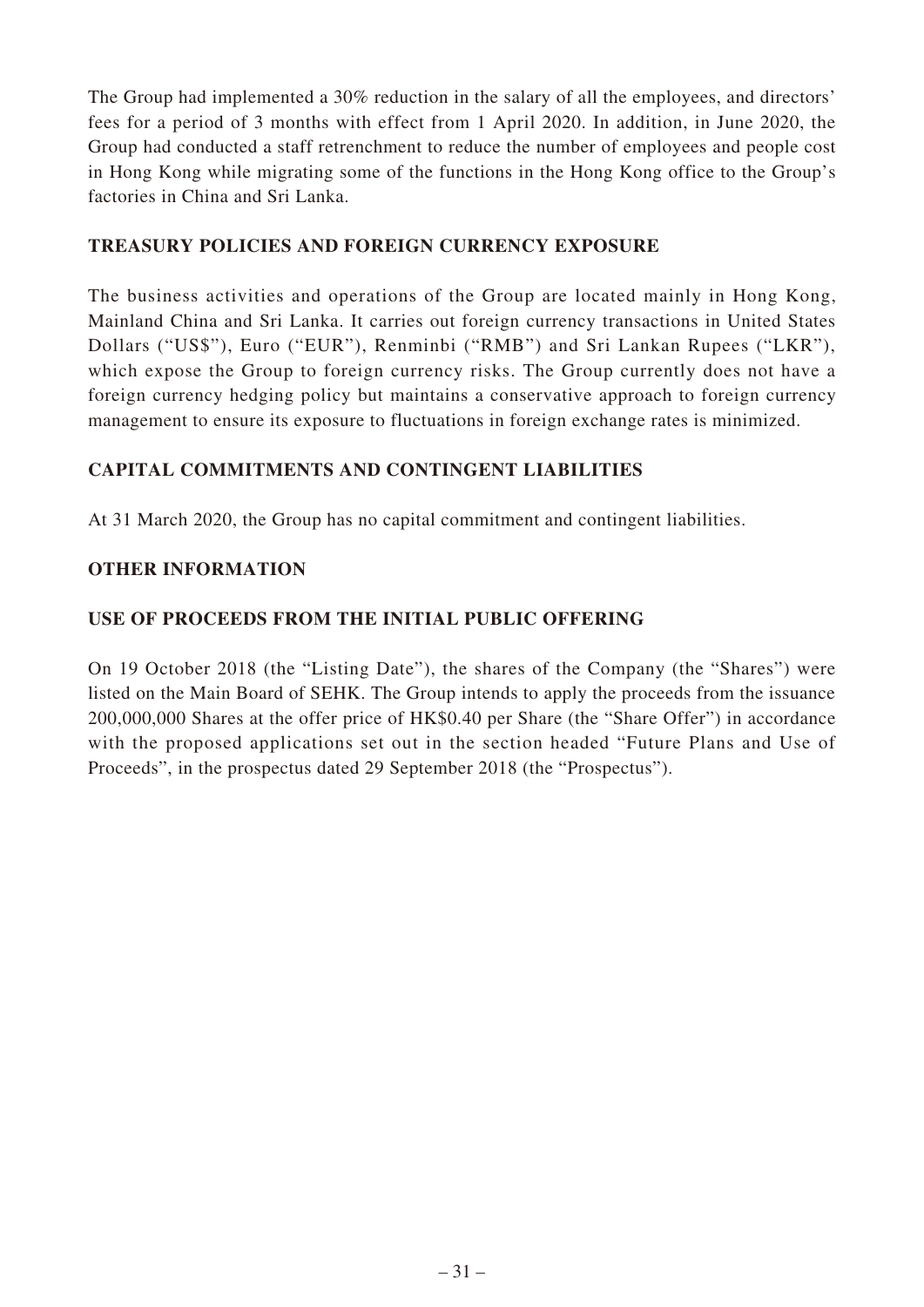After deducting share issuance expense and professional fee regarding to the Share Offer, the net proceeds amounted to approximately HK\$54,400,000.

|                                                                                                         | Percentage of<br>net proceeds | <b>Planned</b><br>usage of<br>net proceeds | <b>Utilised</b><br>net proceeds<br>up to<br>31 March<br>2020<br>HK\$' million | <b>Unutilised</b><br>net proceeds<br>up to<br>31 March<br>2020<br>HK\$' million |
|---------------------------------------------------------------------------------------------------------|-------------------------------|--------------------------------------------|-------------------------------------------------------------------------------|---------------------------------------------------------------------------------|
| Expanding and refurbishing production facilities<br>located in Sri Lanka and the PRC                    | 30%                           | 16.3                                       | 6.6                                                                           | 9.7                                                                             |
| Repayment of bank borrowings                                                                            | 25%                           | 13.6                                       | 13.6                                                                          | $\theta$                                                                        |
| Acquisitions of production facilities                                                                   | 25%                           | 13.6                                       | $\theta$                                                                      | 13.6                                                                            |
| Upgrading information technology system, lean<br>manufacturing and productivity improvement<br>programs | $10\%$                        | 5.4                                        | $\theta$                                                                      | 5.4                                                                             |
| General working capital                                                                                 | $10\%$                        | 5.5                                        | 5.5                                                                           | $\theta$                                                                        |
| Net Proceeds                                                                                            |                               | 54.4                                       | 25.7                                                                          | 28.7                                                                            |

# **PURCHASE, SALE OR REDEMPTION OF THE COMPANY'S LISTED SECURITIES**

During the year ended 31 March 2020, neither the Company nor any of its subsidiaries purchased, sold or redeemed any of the Company's listed securities.

# **COMPLIANCE WITH THE MODEL CODE FOR SECURITIES TRANSACTIONS BY DIRECTORS OF LISTED ISSUERS (THE "MODEL CODE")**

The Company has adopted the Model Code as rules governing dealings by the Directors in the listed securities of the Company on 19 October 2018. Based on specific enquiry with the Directors, all the Directors have compiled with the required standards as set out in the code conduct and the Model Code throughout the year ended 31 March 2020.

## **THE CODE OF CONDUCT AND CORPORATE GOVERNANCE**

As the Shares were not listed on the Stock Exchange until 19 October 2018, the Company has adopted the CG Code since the Listing Date. The Company confirms it has met the required standards as set out in the corporate governance codes ("CG Code") as contained in Appendix 14 to the Listing Rules throughout the year ended 31 March 2020.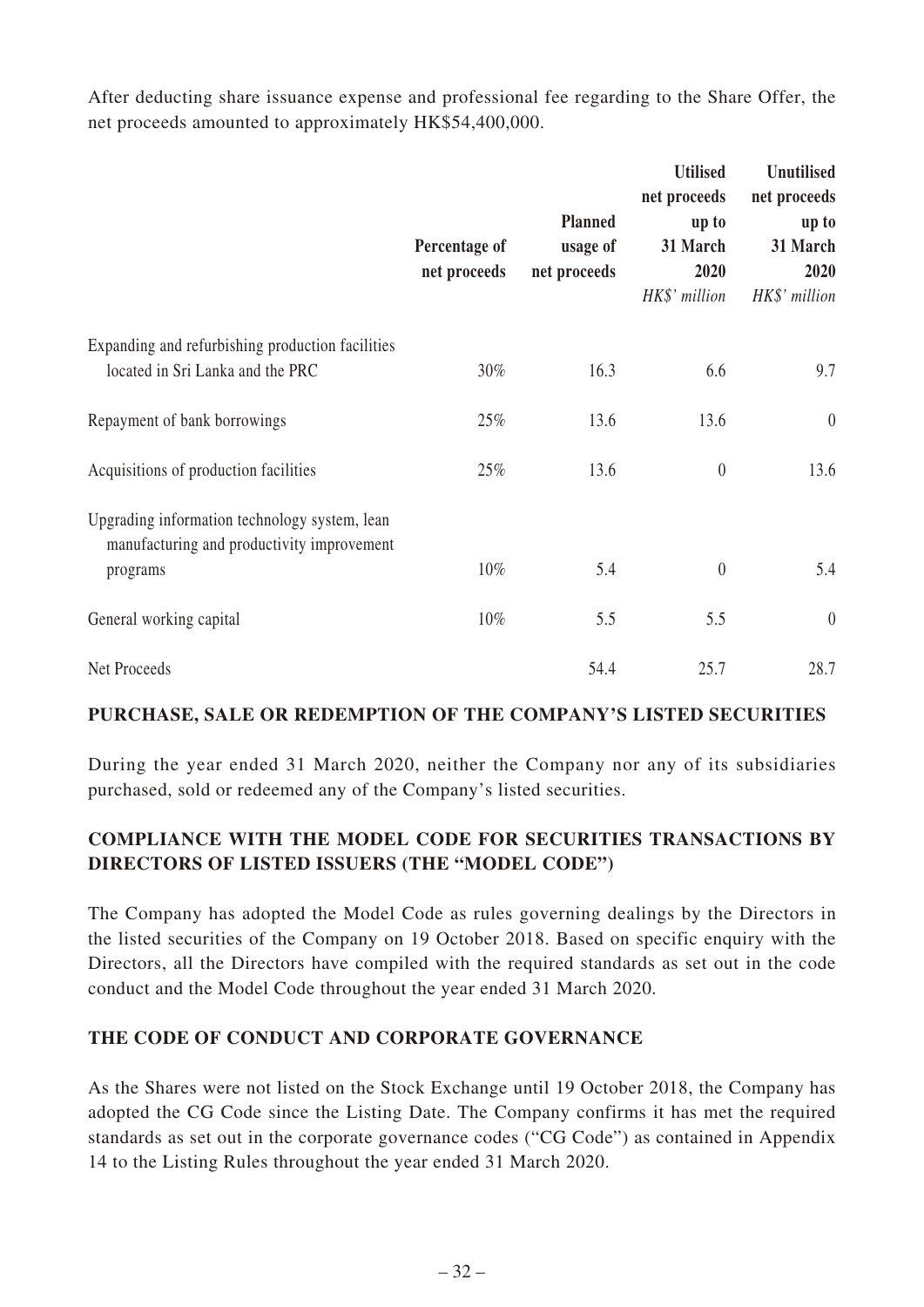## **NON-COMPETITION UNDERTAKING**

Each of CFL Global (Comercial Offshore De Macau) Limitada, C.F.L. Enterprise Limited, Rainbow Galaxy Limited ("Rainbow Galaxy") and Mr. Choi Siu Wai William, and each of Moonlight Global Holdings Limited ("Moonlight"), Mr. Siu Chi Wai, Ms. Wong Mei Wai Alice, and Mr. Siu Yik Ming have confirmed to the Company of his/her/its compliance with the non-competition undertakings provided to the Company under two separate deeds of noncompetition both dated 21 September 2018 (the "Deeds of Non-competition). The INEDs have reviewed the status of compliance and it was confirmed that all the undertakings under the Deeds of Non-competition had been complied with by the above-mentioned persons and duly enforced during the period ended 31 March 2020.

# **INTERESTS OF DIRECTORS AND THE CHIEF EXECUTIVE**

The Shares of the Company were listed on the Main Board of SEHK on 19 October 2018. As at the date of this announcement, the interests and short positions of each Director and the chief executive of the Company in the shares, underlying shares and debentures of the Company or any associated corporation (within the meaning of Part XV of Securities and Futures Ordinance ("the SFO")) which were required to be notified to the Company and SEHK pursuant to Divisions 7 and 8 of Part XV of the SFO (including interests and short positions which he/she is taken or deemed to have under such provisions of the SFO), or which were required, pursuant to section 352 of the SFO, to be entered in the register referred to therein, or which were required to be notified to the Company and SEHK pursuant to the Model Code, are as follows:

## **Interests and/or short positions in the Company**

|                                                 |                                                |                                | Percentage of              |  |
|-------------------------------------------------|------------------------------------------------|--------------------------------|----------------------------|--|
| <b>Director</b>                                 | <b>Nature of interest</b>                      | Number of<br>Shares held $(1)$ | Interest in<br>the Company |  |
| Ms. Wong Mei Wai Alice                          | Interest of spouse <sup><math>(2)</math></sup> | $300,000,000$ (L)              | 37.5%                      |  |
| Mr. Choi Siu Wai William Interest in controlled | corporation $(3)$                              | $272,000,000$ (L)              | 34.0%                      |  |

*Notes:*

- 1. The letter "L" denotes long position in the shares held.
- 2. Ms. Wong Mei Wai Alice is the spouse of Mr. Siu Chi Wai and is deemed to be interested in the Shares in which Mr. Siu Chi Wai is interested in under Part XV of the SFO. Those shares are owned by Moonlight. Moonlight, a controlled corporation of the Company, is wholly owned by Mr. Siu Chi Wai.
- 3. These shares are held by Rainbow Galaxy. The issued share capital of Rainbow Galaxy is ultimately wholly owned by two revocable trusts ("Choi's Family Trusts") both of which Mr. Choi Siu Wai William is the settlor. Mr. Choi Siu Wai William is deemed to be interested in the shares of the Company in which Rainbow Galaxy is interested in under Part XV of the SFO.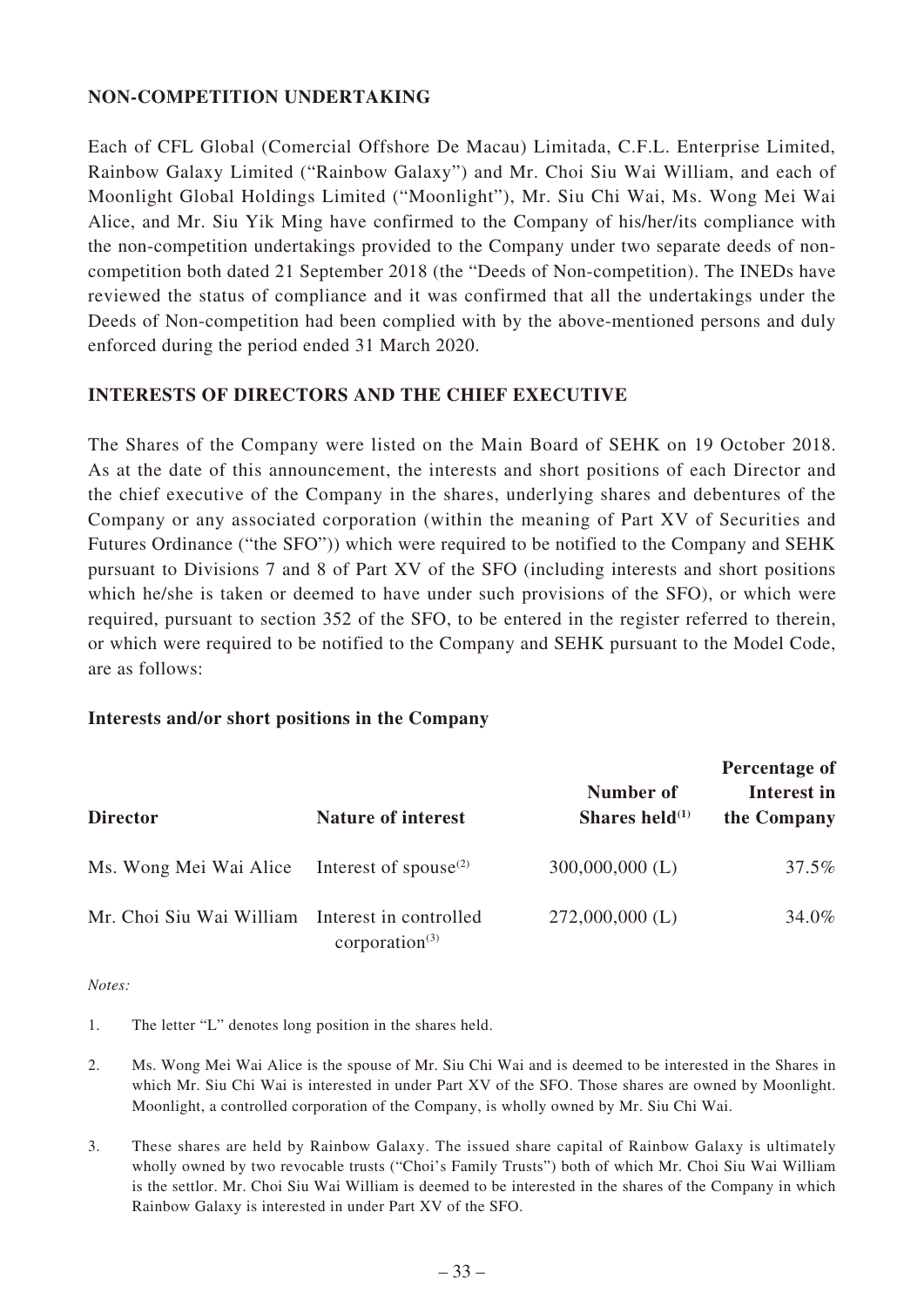Save as disclosed above, as at the date of this announcement, none of the Directors nor the chief executive of the Company had any interests or short positions in the shares, underlying shares or debentures of the Company or any associated corporation (within the meaning of Part XV of the SFO) which were required to be notified to the Company and SEHK pursuant to Divisions 7 and 8 of Part XV of the SFO (including interests and short positions which he/she is taken or deemed to have under such provisions of the SFO), or which were required, pursuant to section 352 of the SFO, to be entered in the register referred to therein, or which were required to be notified to the Company and SEHK pursuant to the Model Code.

### **INTERESTS OF SUBSTANTIAL SHAREHOLDERS**

As at the date of this announcement, so far as the Directors are aware, the following persons had an interest or short position in the Shares or the underlying Shares which were required to be disclosed to the Company and SEHK under the provisions of Divisions 2 and 3 of Part XV of the SFO:

| <b>Name</b>                   | Capacity/nature<br>of interest              | Number of<br>$Shares(1)$ | Percentage<br>shareholding |
|-------------------------------|---------------------------------------------|--------------------------|----------------------------|
| Moonlight                     | Beneficial owner                            | $300,000,000$ (L)        | 37.5%                      |
| Rainbow Galaxy <sup>(2)</sup> | Beneficial owner                            | $272,000,000$ (L)        | 34.0%                      |
| Mr. Siu Chi Wai               | Interest of controlled<br>corporation $(3)$ | $300,000,000$ (L)        | 37.5%                      |
| Ms. Wong Mei Wai Alice        | Interest of spouse $(4)$                    | $300,000,000$ (L)        | 37.5%                      |
| Mr. Choi Siu Wai William      | Interest of controlled<br>corporation $(5)$ | $272,000,000$ (L)        | 34.0%                      |
| Ms. Cheung Shui Lin           | Interest of spouse $(6)$                    | $272,000,000$ (L)        | 34.0%                      |

*Notes:*

1. The letter "L" denotes a long position in the Shares.

- 2. Rainbow Galaxy is directly wholly owned by Angel Sense Limited, a company incorporated in the BVI. Angel Sense Limited is owned as to 50.0% by Mega Capital Assets Limited (a company incorporated in the BVI) and as to 50.0% by Capital Star Assets Limited (a company incorporated in the BVI). Each of Mega Capital Assets Limited and Capital Star Assets Limited is wholly owned by a revocable family trust of which Mr. Choi Siu Wai William is the settlor.
- 3. The issued share capital of Moonlight is wholly owned by Mr. Siu Chi Wai. Mr. Siu Chi Wai is deemed to be interested in the Shares in which Moonlight is interested in under Part XV of the SFO.
- 4. Ms. Wong Mei Wai Alice is the spouse of Mr. Siu Chi Wai and is deemed to be interested in the Shares in which Mr. Siu Chi Wai is interested in under Part XV of the SFO. Moonlight, a controlled corporation of the Company, is wholly owned by Mr. Siu Chi Wai.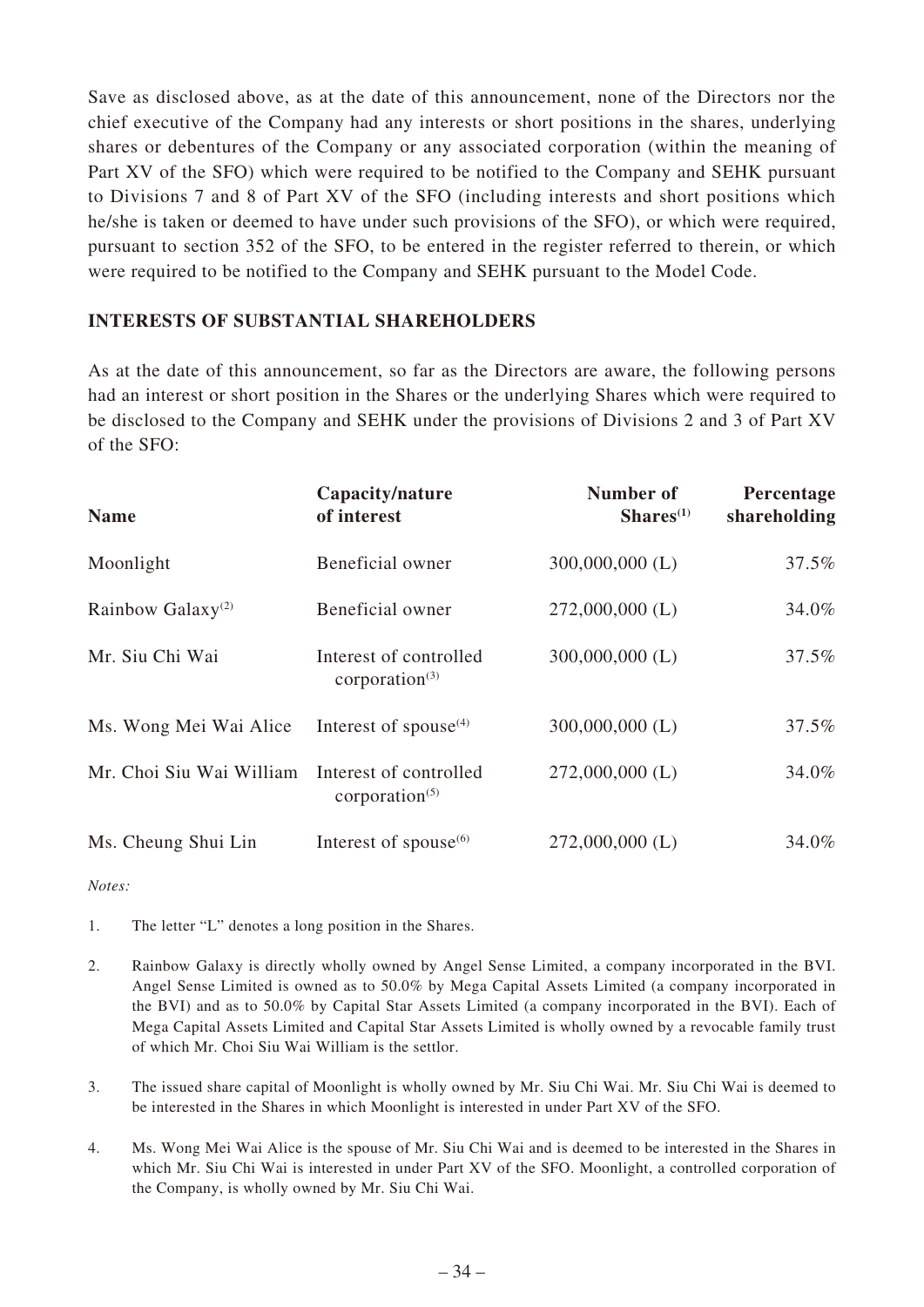- 5. These shares are held by Rainbow Galaxy. The issued share capital of Rainbow Galaxy is ultimately wholly owned by Choi's Family Trusts of which Mr. Choi Siu Wai William is the settlor. Mr. Choi Siu Wai William is deemed to be interested in the Shares in which Rainbow Galaxy is interested in under Part XV of the SFO.
- 6. Ms. Cheung Shui Lin is the spouse of Mr. Choi Siu Wai William and is deemed to be interested in the Shares in which Mr. Choi Siu Wai William is interested in under Part XV of the SFO. Rainbow Galaxy, a controlled corporation of the Company, is ultimately wholly owned by Choi's Family Trusts of which Mr. Choi Siu Wai William is the settlor.

Save as disclosed above, as at the date of this announcement, the Directors are not aware of any person who had an interest or short position in the Shares or the underlying Shares which were required to be disclosed to the Company and SEHK under the provisions of Divisions 2 and 3 of Part XV of the SFO.

# **FINAL DIVIDEND**

The Directors of the Company do not recommend payment of any final dividend to shareholders of the Company for the year ended 31 March 2020.

# **IMPORTANT EVENTS AFTER THE REVIEW PERIOD**

The details are set out in note 15 to the consolidated financial statements in this announcement.

## **AUDIT COMMITTEE REVIEW**

The Company has established the Audit Committee in accordance with the requirements of the CG Code for the purpose of reviewing and supervising the Group's financial reporting process. The Audit Committee currently comprises three independent non-executive Directors, namely Mr. Chan Kee Huen Michael, Mr. Cheng King Hoi Andrew and Mr. Ko Ming Tung Edward. Mr. Chan Kee Huen Michael is the chairman of the Audit Committee.

The auditing process for the final results of the Group for the year ended 31 March 2020 has not been completed due to the outbreak of 2019 Novel Coronavirus. The unaudited consolidated final results contained herein have not been agreed by the auditors of the Company as required under Rule 13.49(2) of the Listing Rules. The audited consolidated final results announcement of the Company for the year ended 31 March 2020 will be made once the auditing process is completed pursuant to the Hong Kong Standards on Auditing issued by Hong Kong Institute of Certified Public Accountants and other applicable laws and regulations.

The Audit Committee of the Company has reviewed the Group's unaudited consolidated final results contained herein for the year ended 31 March 2020.